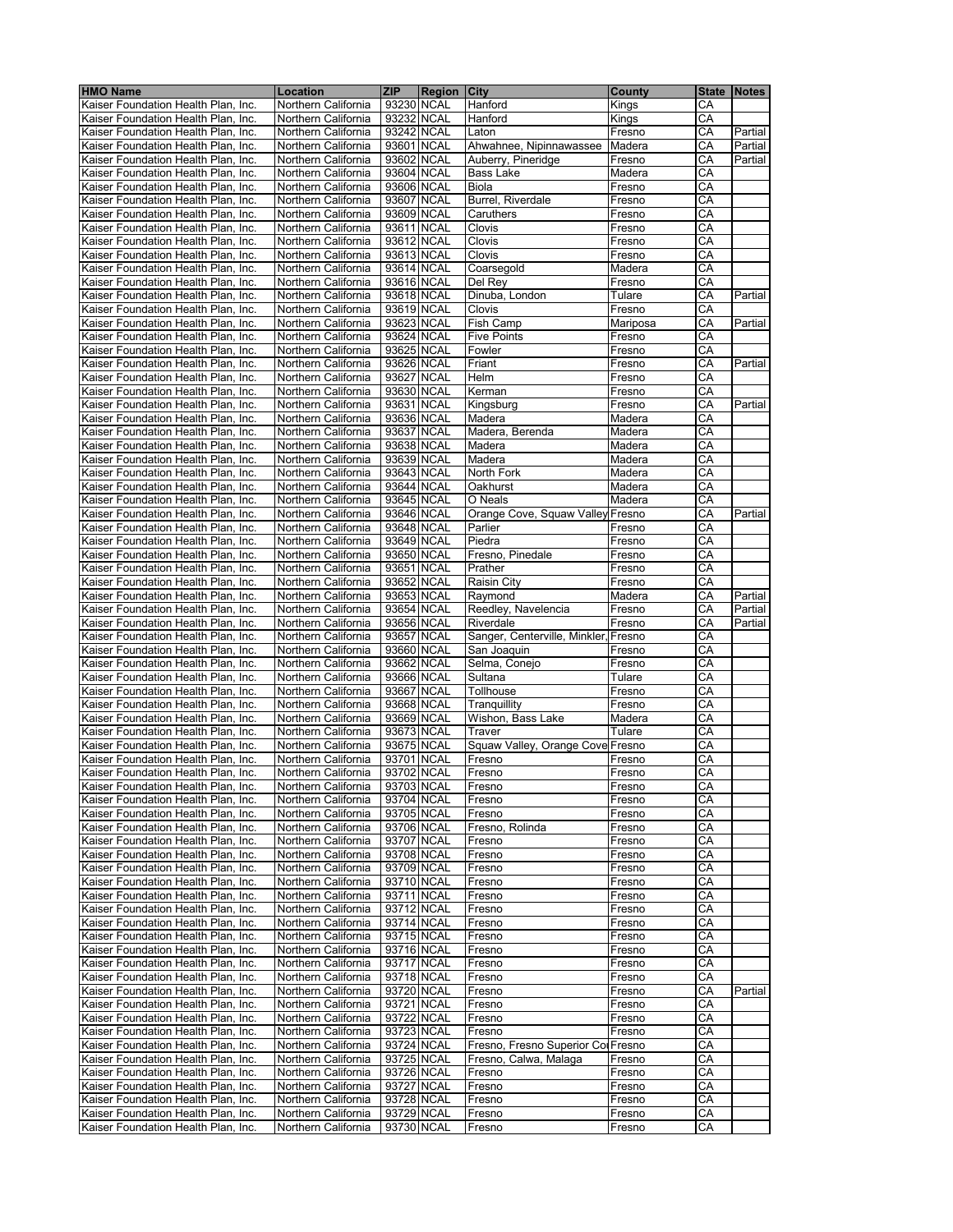| Kaiser Foundation Health Plan, Inc.                                        | Northern California                        | 93737 NCAL               | Fresno                                     | Fresno                         | CA       |  |
|----------------------------------------------------------------------------|--------------------------------------------|--------------------------|--------------------------------------------|--------------------------------|----------|--|
| Kaiser Foundation Health Plan, Inc.                                        | Northern California                        | 93740 NCAL               | Fresno, Fresno State Univer Fresno         |                                | СA       |  |
| Kaiser Foundation Health Plan, Inc.                                        | Northern California                        | 93741 NCAL               | Fresno, Fresno City College Fresno         |                                | СA       |  |
| Kaiser Foundation Health Plan, Inc.                                        | Northern California                        | 93744 NCAL               | Fresno                                     | Fresno                         | CA       |  |
| Kaiser Foundation Health Plan, Inc.                                        | Northern California                        | 93745 NCAL               | Fresno, Calwa                              | Fresno                         | CA       |  |
|                                                                            |                                            |                          |                                            |                                |          |  |
| Kaiser Foundation Health Plan, Inc.                                        | Northern California                        | 93747 NCAL               | Fresno                                     | Fresno                         | СA       |  |
| Kaiser Foundation Health Plan, Inc.                                        | Northern California                        | 93750 NCAL               | Fresno, Fresno Cnty Social   Fresno        |                                | CA       |  |
| Kaiser Foundation Health Plan, Inc.                                        | Northern California                        | 93755 NCAL               | Fresno                                     | Fresno                         | СA       |  |
| Kaiser Foundation Health Plan, Inc.                                        | Northern California                        | 93760 NCAL               | Fresno, Pacific Gas And Ele Fresno         |                                | СA       |  |
| Kaiser Foundation Health Plan, Inc.                                        | Northern California                        | 93761 NCAL               | Fresno, United Faith Found   Fresno        |                                | СA       |  |
| Kaiser Foundation Health Plan, Inc.                                        | Northern California                        | 93764 NCAL               | Fresno, Fresno City Utilities Fresno       |                                | CA       |  |
| Kaiser Foundation Health Plan, Inc.                                        | Northern California                        | 93765 NCAL               | Fresno, Aetna Life And Cast Fresno         |                                | СA       |  |
|                                                                            |                                            |                          |                                            |                                |          |  |
| Kaiser Foundation Health Plan, Inc.                                        | Northern California                        | 93771 NCAL               | Fresno                                     | Fresno                         | СA       |  |
| Kaiser Foundation Health Plan, Inc.                                        | Northern California                        | 93772 NCAL               | Fresno                                     | Fresno                         | СA       |  |
| Kaiser Foundation Health Plan, Inc.                                        | Northern California                        | 93773 NCAL               | Fresno                                     | Fresno                         | CA       |  |
| Kaiser Foundation Health Plan, Inc.                                        | Northern California                        | 93774 NCAL               | Fresno                                     | Fresno                         | CA       |  |
| Kaiser Foundation Health Plan, Inc.                                        | Northern California                        | 93775 NCAL               | Fresno                                     | Fresno                         | CA       |  |
| Kaiser Foundation Health Plan, Inc.                                        | Northern California                        | 93776 NCAL               | Fresno                                     | Fresno                         | CA       |  |
| Kaiser Foundation Health Plan, Inc.                                        | Northern California                        | 93777 NCAL               | Fresno                                     | Fresno                         | СA       |  |
| Kaiser Foundation Health Plan, Inc.                                        |                                            | 93778 NCAL               |                                            |                                | CA       |  |
|                                                                            | Northern California                        |                          | Fresno                                     | Fresno                         |          |  |
| Kaiser Foundation Health Plan, Inc.                                        | Northern California                        | 93779 NCAL               | Fresno                                     | Fresno                         | СA       |  |
| Kaiser Foundation Health Plan, Inc.                                        | Northern California                        | 93786 NCAL               | Fresno, Fresno Bee                         | Fresno                         | CA       |  |
| Kaiser Foundation Health Plan, Inc.                                        | Northern California                        | 93790 NCAL               | Fresno                                     | Fresno                         | СA       |  |
| Kaiser Foundation Health Plan, Inc.                                        | Northern California                        | 93791 NCAL               | Fresno                                     | Fresno                         | CA       |  |
| Kaiser Foundation Health Plan, Inc.                                        | Northern California                        | 93792 NCAL               | Fresno                                     | Fresno                         | СA       |  |
| Kaiser Foundation Health Plan, Inc.                                        | Northern California                        | 93793 NCAL               | Fresno                                     | Fresno                         | CA       |  |
| Kaiser Foundation Health Plan, Inc.                                        | Northern California                        | 93794 NCAL               | Fresno                                     | Fresno                         | СA       |  |
|                                                                            |                                            |                          |                                            |                                |          |  |
| Kaiser Foundation Health Plan, Inc.                                        | Northern California                        | 93844 NCAL               | Fresno, Irs Service Center                 | Fresno                         | CA       |  |
| Kaiser Foundation Health Plan, Inc.                                        | Northern California                        | 93888 NCAL               | Fresno, Irs Service Center                 | Fresno                         | CA       |  |
| Kaiser Foundation Health Plan, Inc.                                        | Northern California                        | 94002 NCAL               | <b>Belmont</b>                             | San Mateo                      | CA       |  |
| Kaiser Foundation Health Plan, Inc.                                        | Northern California                        | 94005 NCAL               | <b>Brisbane</b>                            | San Mateo                      | СA       |  |
| Kaiser Foundation Health Plan. Inc.                                        | Northern California                        | 94010 NCAL               | Burlingame, Hillsborough                   | San Mateo                      | CA       |  |
| Kaiser Foundation Health Plan, Inc.                                        | Northern California                        | 94011 NCAL               | <b>Burlingame</b>                          | San Mateo                      | CA       |  |
| Kaiser Foundation Health Plan, Inc.                                        | Northern California                        | 94014 NCAL               | Daly City, Colma                           | San Mateo                      | СA       |  |
|                                                                            |                                            |                          |                                            |                                |          |  |
| Kaiser Foundation Health Plan, Inc.                                        | Northern California                        | 94015 NCAL               | Daly City, Broadmoor Vlg                   | San Mateo                      | CA       |  |
| Kaiser Foundation Health Plan, Inc.                                        | Northern California                        | 94016 NCAL               | Daly City                                  | San Mateo                      | СA       |  |
| Kaiser Foundation Health Plan, Inc.                                        | Northern California                        | 94017 NCAL               | Daly City                                  | San Mateo                      | CА       |  |
| Kaiser Foundation Health Plan, Inc.                                        | Northern California                        | 94018 NCAL               | El Granada                                 | San Mateo                      | CА       |  |
| Kaiser Foundation Health Plan, Inc.                                        | Northern California                        | 94019 NCAL               | Half Moon Bay, Princeton By San Mateo      |                                | CA       |  |
| Kaiser Foundation Health Plan, Inc.                                        | Northern California                        | 94020 NCAL               | La Honda                                   | San Mateo                      | СA       |  |
| Kaiser Foundation Health Plan, Inc.                                        | Northern California                        | 94021 NCAL               | Loma Mar                                   | San Mateo                      | CA       |  |
|                                                                            |                                            |                          |                                            |                                | CA       |  |
| Kaiser Foundation Health Plan, Inc.                                        | Northern California                        | 94022 NCAL               | Los Altos, Los Altos Hills, Lo Santa Clara |                                |          |  |
| Kaiser Foundation Health Plan, Inc.                                        | Northern California                        | 94023 NCAL               | Los Altos                                  | Santa Clara                    | CA       |  |
| Kaiser Foundation Health Plan, Inc.                                        | Northern California                        | 94024 NCAL               | Los Altos, Los Altos Hills, Lo Santa Clara |                                | СA       |  |
| Kaiser Foundation Health Plan, Inc.                                        | Northern California                        | 94025 NCAL               | Menlo Park, W Menlo Park, San Mateo        |                                | CA       |  |
| Kaiser Foundation Health Plan, Inc.                                        | Northern California                        | 94026 NCAL               | Menlo Park                                 | San Mateo                      | СA       |  |
| Kaiser Foundation Health Plan, Inc.                                        | Northern California                        | 94027 NCAL               | Atherton, Menlo Park                       | San Mateo                      | СA       |  |
| Kaiser Foundation Health Plan, Inc.                                        | Northern California                        | 94028 NCAL               | Portola Valley, Menlo Park,                | <b>I</b> San Mateo             | CA       |  |
|                                                                            |                                            | 94030 NCAL               | Millbrae                                   | San Mateo                      | CA       |  |
| Kaiser Foundation Health Plan, Inc.                                        | Northern California                        |                          |                                            |                                |          |  |
| Kaiser Foundation Health Plan, Inc.                                        | Northern California                        | 94035 NCAL               | Mountain View, Moffett Field Santa Clara   |                                | СA       |  |
| Kaiser Foundation Health Plan, Inc.                                        | Northern California                        | 94037 NCAL               | Montara                                    | San Mateo                      | CA       |  |
| Kaiser Foundation Health Plan, Inc.                                        | Northern California                        | 94038 NCAL               | Moss Beach                                 | San Mateo                      | СA       |  |
| Kaiser Foundation Health Plan, Inc.                                        | Northern California                        | 94039 NCAL               | <b>Mountain View</b>                       | Santa Clara                    | CA       |  |
| Kaiser Foundation Health Plan, Inc.                                        | Northern California                        | 94040 NCAL               | Mountain View, Blossom Val Santa Clara     |                                | CA       |  |
| Kaiser Foundation Health Plan, Inc.                                        | Northern California                        | 94041 NCAL               | <b>Mountain View</b>                       | Santa Clara                    | CA       |  |
| Kaiser Foundation Health Plan, Inc.                                        | Northern California                        | 94042 NCAL               | <b>Mountain View</b>                       | Santa Clara                    | СA       |  |
| Kaiser Foundation Health Plan, Inc.                                        | Northern California                        | 94043 NCAL               | <b>Mountain View</b>                       | Santa Clara                    | CA       |  |
|                                                                            |                                            |                          |                                            |                                |          |  |
| Kaiser Foundation Health Plan, Inc.                                        | Northern California                        | 94044 NCAL               | Pacifica, Sharp Park                       | San Mateo                      | СA       |  |
| Kaiser Foundation Health Plan, Inc.                                        | Northern California                        | 94060 NCAL               | Pescadero                                  | San Mateo                      | СA       |  |
| Kaiser Foundation Health Plan, Inc.                                        | Northern California                        | 94061 NCAL               | Redwood City, Woodside                     | San Mateo                      | СA       |  |
| Kaiser Foundation Health Plan, Inc.                                        | Northern California                        | 94062 NCAL               | Redwood City, Woodside, E                  | San Mateo                      | CA       |  |
| Kaiser Foundation Health Plan, Inc.                                        | Northern California                        | 94063 NCAL               | Redwood City                               | San Mateo                      | СA       |  |
| Kaiser Foundation Health Plan, Inc.                                        | Northern California                        | 94064 NCAL               | Redwood City                               | San Mateo                      | СA       |  |
| Kaiser Foundation Health Plan, Inc.                                        | Northern California                        | 94065 NCAL               | Redwood City                               | San Mateo                      | СA       |  |
| Kaiser Foundation Health Plan, Inc.                                        | Northern California                        | 94066 NCAL               | San Bruno                                  | San Mateo                      | СA       |  |
|                                                                            |                                            |                          |                                            |                                |          |  |
| Kaiser Foundation Health Plan, Inc.                                        | Northern California                        | 94070 NCAL               | San Carlos                                 | San Mateo                      | CA       |  |
| Kaiser Foundation Health Plan, Inc.                                        | Northern California                        | 94074 NCAL               | San Gregorio                               | San Mateo                      | CА       |  |
| Kaiser Foundation Health Plan, Inc.                                        | Northern California                        | 94080 NCAL               | South San Francisco, S San San Mateo       |                                | CА       |  |
| Kaiser Foundation Health Plan, Inc.                                        | Northern California                        | 94083 NCAL               | South San Francisco, S San San Mateo       |                                | CА       |  |
| Kaiser Foundation Health Plan, Inc.                                        | Northern California                        | 94085 NCAL               | Sunnyvale                                  | Santa Clara                    | СA       |  |
| Kaiser Foundation Health Plan, Inc.                                        | Northern California                        | 94086 NCAL               | Sunnyvale                                  | Santa Clara                    | CА       |  |
| Kaiser Foundation Health Plan, Inc.                                        | Northern California                        | 94087 NCAL               | Sunnyvale                                  | Santa Clara                    | СA       |  |
| Kaiser Foundation Health Plan, Inc.                                        | Northern California                        | 94088 NCAL               | Sunnyvale, Onizuka Afb                     | Santa Clara                    | СA       |  |
|                                                                            |                                            |                          |                                            |                                |          |  |
| Kaiser Foundation Health Plan, Inc.                                        | Northern California                        | 94089 NCAL               | Sunnyvale                                  | Santa Clara                    | CA       |  |
| Kaiser Foundation Health Plan, Inc.                                        |                                            |                          |                                            |                                |          |  |
|                                                                            | Northern California                        | 94102 NCAL               | San Francisco                              | San Francisco                  | CА       |  |
| Kaiser Foundation Health Plan, Inc.<br>Kaiser Foundation Health Plan, Inc. | Northern California<br>Northern California | 94103 NCAL<br>94104 NCAL | San Francisco<br>San Francisco             | San Francisco<br>San Francisco | CA<br>СA |  |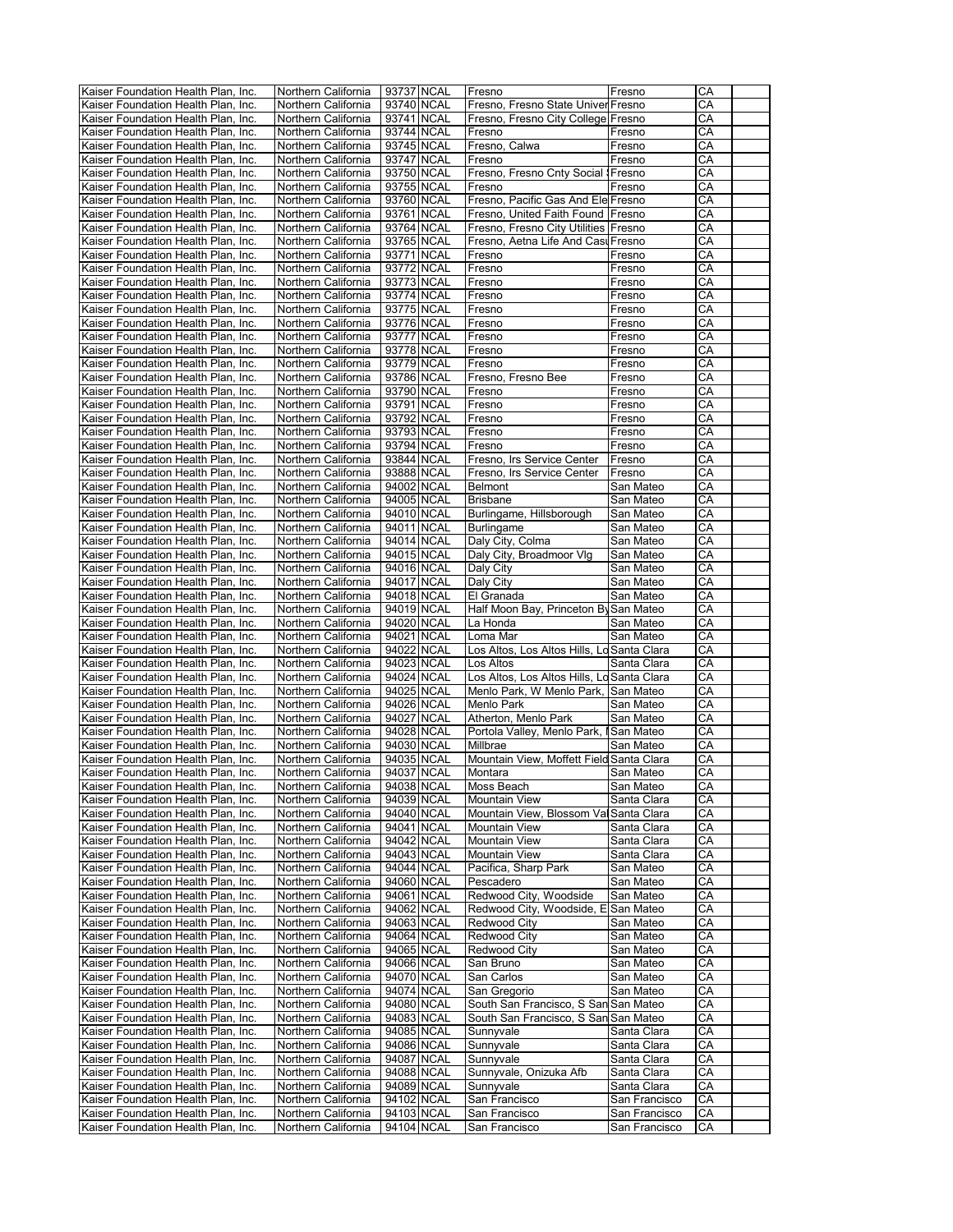| Kaiser Foundation Health Plan, Inc. |                     |            |            |                                             |               |    |         |
|-------------------------------------|---------------------|------------|------------|---------------------------------------------|---------------|----|---------|
|                                     | Northern California | 94105 NCAL |            | San Francisco                               | San Francisco | CA |         |
| Kaiser Foundation Health Plan, Inc. | Northern California | 94107 NCAL |            | San Francisco                               | San Francisco | CA |         |
|                                     |                     |            |            | San Francisco                               |               | CA |         |
| Kaiser Foundation Health Plan, Inc. | Northern California | 94108 NCAL |            |                                             | San Francisco |    |         |
| Kaiser Foundation Health Plan, Inc. | Northern California | 94109 NCAL |            | San Francisco                               | San Francisco | CA |         |
| Kaiser Foundation Health Plan, Inc. | Northern California | 94110 NCAL |            | San Francisco                               | San Francisco | CA |         |
| Kaiser Foundation Health Plan, Inc. | Northern California | 94111 NCAL |            | San Francisco                               | San Francisco | CА |         |
|                                     |                     |            |            |                                             |               |    |         |
| Kaiser Foundation Health Plan, Inc. | Northern California | 94112 NCAL |            | San Francisco                               | San Francisco | CA |         |
| Kaiser Foundation Health Plan, Inc. | Northern California | 94114 NCAL |            | San Francisco                               | San Francisco | СA |         |
| Kaiser Foundation Health Plan, Inc. | Northern California | 94115 NCAL |            | San Francisco                               | San Francisco | CA |         |
|                                     |                     |            |            |                                             |               |    |         |
| Kaiser Foundation Health Plan, Inc. | Northern California | 94116 NCAL |            | San Francisco                               | San Francisco | СA |         |
| Kaiser Foundation Health Plan, Inc. | Northern California | 94117 NCAL |            | San Francisco                               | San Francisco | CA |         |
| Kaiser Foundation Health Plan, Inc. | Northern California | 94118 NCAL |            | San Francisco                               | San Francisco | СA |         |
|                                     |                     |            |            |                                             |               |    |         |
| Kaiser Foundation Health Plan, Inc. | Northern California | 94119 NCAL |            | San Francisco                               | San Francisco | СA |         |
| Kaiser Foundation Health Plan, Inc. | Northern California | 94120 NCAL |            | San Francisco                               | San Francisco | CA |         |
| Kaiser Foundation Health Plan, Inc. | Northern California | 94121 NCAL |            | San Francisco                               | San Francisco | CA |         |
| Kaiser Foundation Health Plan, Inc. | Northern California | 94122 NCAL |            | San Francisco                               | San Francisco | CA |         |
|                                     |                     |            |            |                                             |               |    |         |
| Kaiser Foundation Health Plan, Inc. | Northern California | 94123 NCAL |            | San Francisco                               | San Francisco | CA |         |
| Kaiser Foundation Health Plan, Inc. | Northern California | 94124 NCAL |            | San Francisco                               | San Francisco | СA |         |
| Kaiser Foundation Health Plan, Inc. | Northern California | 94125 NCAL |            | San Francisco                               | San Francisco | СA |         |
|                                     |                     |            |            |                                             |               |    |         |
| Kaiser Foundation Health Plan, Inc. | Northern California | 94126 NCAL |            | San Francisco                               | San Francisco | CA |         |
| Kaiser Foundation Health Plan, Inc. | Northern California | 94127 NCAL |            | San Francisco                               | San Francisco | СA |         |
| Kaiser Foundation Health Plan, Inc. | Northern California | 94128 NCAL |            | San Francisco, San Francisc San Mateo       |               | CA | Partial |
| Kaiser Foundation Health Plan, Inc. | Northern California | 94129 NCAL |            | San Francisco, Presidio                     | San Francisco | СA |         |
|                                     |                     |            |            |                                             |               |    |         |
| Kaiser Foundation Health Plan, Inc. | Northern California | 94130 NCAL |            | San Francisco                               | San Francisco | CA |         |
| Kaiser Foundation Health Plan, Inc. | Northern California | 94131 NCAL |            | San Francisco                               | San Francisco | СA |         |
| Kaiser Foundation Health Plan, Inc. | Northern California | 94132 NCAL |            | San Francisco                               | San Francisco | CA |         |
|                                     |                     |            |            |                                             |               |    |         |
| Kaiser Foundation Health Plan, Inc. | Northern California | 94133 NCAL |            | San Francisco                               | San Francisco | CA |         |
| Kaiser Foundation Health Plan, Inc. | Northern California | 94134 NCAL |            | San Francisco                               | San Francisco | СA |         |
| Kaiser Foundation Health Plan. Inc. | Northern California | 94137 NCAL |            | San Francisco, Bank Of Ami San Francisco    |               | CA |         |
| Kaiser Foundation Health Plan, Inc. | Northern California | 94139 NCAL |            | San Francisco, First Intersta San Francisco |               | СA |         |
|                                     |                     |            |            |                                             |               |    |         |
| Kaiser Foundation Health Plan, Inc. | Northern California | 94140 NCAL |            | San Francisco                               | San Francisco | СA |         |
| Kaiser Foundation Health Plan, Inc. | Northern California | 94141 NCAL |            | San Francisco                               | San Francisco | CA |         |
| Kaiser Foundation Health Plan, Inc. | Northern California | 94142 NCAL |            | San Francisco                               | San Francisco | CA |         |
|                                     |                     |            |            |                                             |               |    |         |
| Kaiser Foundation Health Plan, Inc. | Northern California | 94143 NCAL |            | San Francisco, Uc San Fran San Francisco    |               | СA |         |
| Kaiser Foundation Health Plan, Inc. | Northern California | 94144 NCAL |            | San Francisco, Wells Fargo                  | San Francisco | CA |         |
| Kaiser Foundation Health Plan, Inc. | Northern California | 94145 NCAL |            | San Francisco, Union Bank                   | San Francisco | СA |         |
| Kaiser Foundation Health Plan, Inc. |                     | 94146 NCAL |            |                                             |               | СA |         |
|                                     | Northern California |            |            | San Francisco                               | San Francisco |    |         |
| Kaiser Foundation Health Plan, Inc. | Northern California | 94147 NCAL |            | San Francisco                               | San Francisco | СA |         |
| Kaiser Foundation Health Plan, Inc. | Northern California | 94151 NCAL |            | San Francisco, Irs Service C                | San Francisco | CA |         |
| Kaiser Foundation Health Plan, Inc. | Northern California | 94158 NCAL |            | San Francisco                               | San Francisco | CA |         |
|                                     |                     |            |            |                                             |               |    |         |
| Kaiser Foundation Health Plan, Inc. | Northern California | 94159 NCAL |            | San Francisco                               | San Francisco | СA |         |
| Kaiser Foundation Health Plan, Inc. | Northern California | 94160 NCAL |            | San Francisco, Bank Of Am San Francisco     |               | CA |         |
| Kaiser Foundation Health Plan, Inc. | Northern California | 94161 NCAL |            | San Francisco, Bank Of Am San Francisco     |               | СA |         |
|                                     |                     |            |            |                                             |               |    |         |
| Kaiser Foundation Health Plan, Inc. | Northern California | 94163 NCAL |            | San Francisco, Wells Fargo San Francisco    |               | СA |         |
| Kaiser Foundation Health Plan, Inc. | Northern California | 94164 NCAL |            | San Francisco                               | San Francisco | СA |         |
| Kaiser Foundation Health Plan, Inc. | Northern California | 94172 NCAL |            | San Francisco                               | San Francisco | СA |         |
| Kaiser Foundation Health Plan, Inc. | Northern California | 94177 NCAL |            | San Francisco, Pacific Gas / San Francisco  |               | СA |         |
|                                     |                     |            |            |                                             |               |    |         |
| Kaiser Foundation Health Plan, Inc. | Northern California | 94188 NCAL |            | San Francisco                               | San Francisco | CA |         |
| Kaiser Foundation Health Plan, Inc. |                     |            | 94203 NCAL |                                             |               |    |         |
|                                     |                     |            |            |                                             |               |    |         |
|                                     | Northern California |            |            | Sacramento, State Of Ca                     | Sacramento    | СA |         |
| Kaiser Foundation Health Plan, Inc. | Northern California | 94204 NCAL |            | Sacramento, State Of Ca                     | Sacramento    | СA |         |
| Kaiser Foundation Health Plan, Inc. | Northern California | 94205 NCAL |            | Sacramento, State Of Ca                     | Sacramento    | CA |         |
| Kaiser Foundation Health Plan, Inc. | Northern California | 94206 NCAL |            | Sacramento, State Of Ca                     | Sacramento    | CА |         |
|                                     |                     |            |            | Sacramento                                  |               | СA |         |
| Kaiser Foundation Health Plan, Inc. | Northern California | 94207 NCAL |            |                                             | Sacramento    |    |         |
| Kaiser Foundation Health Plan, Inc. | Northern California | 94208 NCAL |            | Sacramento                                  | Sacramento    | СA |         |
| Kaiser Foundation Health Plan, Inc. | Northern California | 94209 NCAL |            | Sacramento, Ca State Treas Sacramento       |               | CА |         |
| Kaiser Foundation Health Plan, Inc. | Northern California | 94211 NCAL |            | Sacramento                                  | Sacramento    | СA |         |
|                                     |                     | 94229 NCAL |            |                                             |               |    |         |
| Kaiser Foundation Health Plan, Inc. | Northern California |            |            | Sacramento, State Of Ca                     | Sacramento    | СA |         |
| Kaiser Foundation Health Plan, Inc. | Northern California | 94230 NCAL |            | Sacramento, State Of Ca                     | Sacramento    | СA |         |
| Kaiser Foundation Health Plan, Inc. | Northern California | 94232 NCAL |            | Sacramento, State Of Ca                     | Sacramento    | СA |         |
| Kaiser Foundation Health Plan, Inc. | Northern California | 94234 NCAL |            | Sacramento                                  | Sacramento    | СA |         |
|                                     |                     |            |            |                                             |               |    |         |
| Kaiser Foundation Health Plan, Inc. | Northern California | 94235 NCAL |            | Sacramento, State Of Ca                     | Sacramento    | СA |         |
| Kaiser Foundation Health Plan, Inc. | Northern California | 94236 NCAL |            | Sacramento, State Of Ca                     | Sacramento    | СA |         |
| Kaiser Foundation Health Plan, Inc. | Northern California | 94237 NCAL |            | Sacramento, State Of Ca                     | Sacramento    | СA |         |
| Kaiser Foundation Health Plan, Inc. | Northern California | 94239 NCAL |            | Sacramento, State Of Ca                     | Sacramento    | СA |         |
|                                     |                     |            |            |                                             |               |    |         |
| Kaiser Foundation Health Plan, Inc. | Northern California | 94240 NCAL |            | Sacramento, Franchise Tax                   | Sacramento    | CA |         |
| Kaiser Foundation Health Plan, Inc. | Northern California | 94244 NCAL |            | Sacramento, State Of Ca                     | Sacramento    | CA |         |
| Kaiser Foundation Health Plan, Inc. | Northern California | 94247 NCAL |            | Sacramento, State Of Ca                     | Sacramento    | СA |         |
|                                     |                     |            |            |                                             |               |    |         |
| Kaiser Foundation Health Plan, Inc. | Northern California | 94248 NCAL |            | Sacramento, State Of Ca                     | Sacramento    | CА |         |
| Kaiser Foundation Health Plan, Inc. | Northern California | 94249 NCAL |            | Sacramento, State Of Ca                     | Sacramento    | СA |         |
| Kaiser Foundation Health Plan, Inc. | Northern California | 94250 NCAL |            | Sacramento, State Of Ca                     | Sacramento    | СA |         |
| Kaiser Foundation Health Plan, Inc. | Northern California | 94252 NCAL |            | Sacramento, State Of Ca                     | Sacramento    | CА |         |
|                                     |                     |            |            |                                             |               |    |         |
| Kaiser Foundation Health Plan, Inc. | Northern California | 94254 NCAL |            | Sacramento, State Of Ca                     | Sacramento    | СA |         |
| Kaiser Foundation Health Plan, Inc. | Northern California | 94256 NCAL |            | Sacramento, State Of Ca                     | Sacramento    | СA |         |
| Kaiser Foundation Health Plan, Inc. | Northern California | 94257 NCAL |            | Sacramento, State Of Ca                     | Sacramento    | СA |         |
|                                     |                     |            |            |                                             |               |    |         |
| Kaiser Foundation Health Plan, Inc. | Northern California | 94258 NCAL |            | Sacramento, State Of Ca                     | Sacramento    | СA |         |
| Kaiser Foundation Health Plan, Inc. | Northern California | 94259 NCAL |            | Sacramento, State Of Ca                     | Sacramento    | СA |         |
| Kaiser Foundation Health Plan, Inc. | Northern California | 94261 NCAL |            | Sacramento, State Of Ca                     | Sacramento    | СA |         |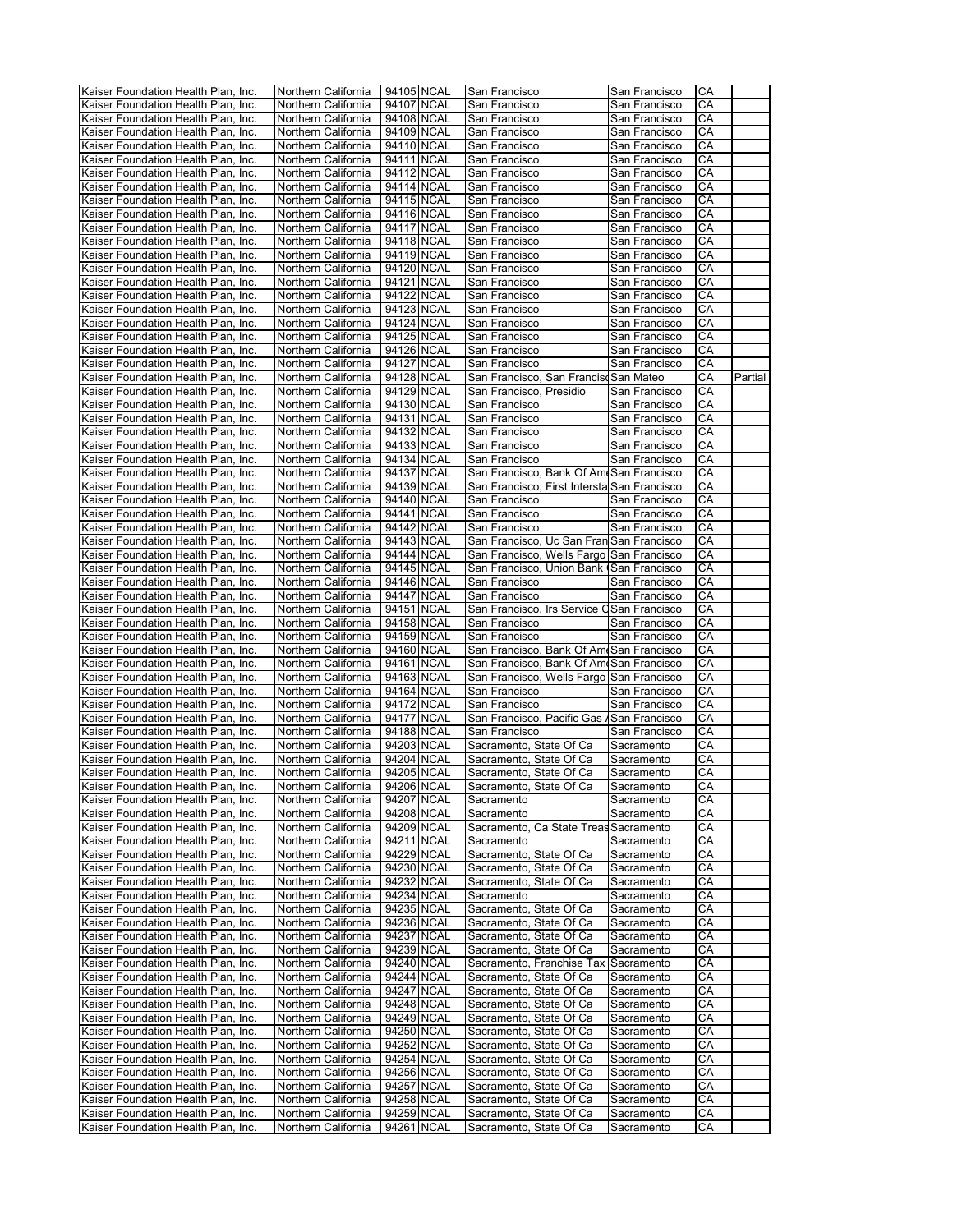| Kaiser Foundation Health Plan, Inc.                                        | Northern California                        |            | 94262 NCAL               | Sacramento, State Of Ca                    | Sacramento                   | CA       |                    |
|----------------------------------------------------------------------------|--------------------------------------------|------------|--------------------------|--------------------------------------------|------------------------------|----------|--------------------|
| Kaiser Foundation Health Plan, Inc.                                        | Northern California                        |            | 94263 NCAL               | Sacramento, State Of Ca                    | Sacramento                   | СA       |                    |
| Kaiser Foundation Health Plan, Inc.                                        | Northern California                        |            | 94267 NCAL               | Sacramento, Franchise Tax Sacramento       |                              | CА       |                    |
| Kaiser Foundation Health Plan, Inc.                                        | Northern California                        |            | 94268 NCAL               | Sacramento, State Of Ca                    | Sacramento                   | CA       |                    |
| Kaiser Foundation Health Plan, Inc.                                        | Northern California                        |            | 94269 NCAL               | Sacramento, State Of Ca                    | Sacramento                   | СA       |                    |
| Kaiser Foundation Health Plan, Inc.                                        | Northern California                        |            | 94271 NCAL               | Sacramento, State Of Ca                    | Sacramento                   | CА       |                    |
| Kaiser Foundation Health Plan. Inc.                                        | Northern California                        |            | 94273 NCAL               | Sacramento, State Of Ca                    | Sacramento                   | CA       |                    |
| Kaiser Foundation Health Plan. Inc.                                        | Northern California                        |            | 94274 NCAL               | Sacramento, State Of Ca                    | Sacramento                   | CA       |                    |
| Kaiser Foundation Health Plan, Inc.                                        | Northern California                        |            | 94277 NCAL               | Sacramento, State Of Ca                    | Sacramento                   | СA       |                    |
| Kaiser Foundation Health Plan, Inc.                                        | Northern California                        |            | 94278 NCAL               | Sacramento, Ca Franchise 1                 | Sacramento                   | СA       |                    |
| Kaiser Foundation Health Plan, Inc.                                        | Northern California                        |            | 94279 NCAL               | Sacramento, State Of Ca                    | Sacramento                   | СA       |                    |
| Kaiser Foundation Health Plan, Inc.                                        | Northern California                        |            | 94280 NCAL               | Sacramento, State Of Ca                    | Sacramento                   | CА       |                    |
|                                                                            |                                            |            | 94282 NCAL               |                                            |                              | СA       |                    |
| Kaiser Foundation Health Plan, Inc.                                        | Northern California                        |            |                          | Sacramento                                 | Sacramento                   |          |                    |
| Kaiser Foundation Health Plan, Inc.                                        | Northern California                        |            | 94283 NCAL               | Sacramento, State Of Ca                    | Sacramento                   | СA       |                    |
| Kaiser Foundation Health Plan, Inc.                                        | Northern California                        |            | 94284 NCAL               | Sacramento, State Of Ca                    | Sacramento                   | СA       |                    |
| Kaiser Foundation Health Plan, Inc.                                        | Northern California                        |            | 94285 NCAL               | Sacramento, State Of Ca                    | Sacramento                   | CА       |                    |
| Kaiser Foundation Health Plan, Inc.                                        | Northern California                        |            | 94287 NCAL               | Sacramento, State Of Ca                    | Sacramento                   | CA       |                    |
| Kaiser Foundation Health Plan, Inc.                                        | Northern California                        |            | 94288 NCAL               | Sacramento, State Of Ca                    | Sacramento                   | СA       |                    |
| Kaiser Foundation Health Plan, Inc.                                        | Northern California                        |            | 94289 NCAL               | Sacramento, State Of Ca                    | Sacramento                   | CA       |                    |
| Kaiser Foundation Health Plan, Inc.                                        | Northern California                        |            | 94290 NCAL               | Sacramento, State Of Ca                    | Sacramento                   | СA       |                    |
| Kaiser Foundation Health Plan, Inc.                                        | Northern California                        |            | 94291 NCAL               | Sacramento                                 | Sacramento                   | CА       |                    |
| Kaiser Foundation Health Plan, Inc.                                        | Northern California                        |            | 94293 NCAL               | Sacramento, State Of Ca                    | Sacramento                   | CА       |                    |
| Kaiser Foundation Health Plan, Inc.                                        | Northern California                        |            | 94294 NCAL               | Sacramento, Ca Dept Motor Sacramento       |                              | СA       |                    |
| Kaiser Foundation Health Plan, Inc.                                        | Northern California                        |            | 94295 NCAL               | Sacramento, State Of Ca                    | Sacramento                   | СA       |                    |
| Kaiser Foundation Health Plan, Inc.                                        | Northern California                        |            | 94296 NCAL               | Sacramento, State Of Ca                    | Sacramento                   | CА       |                    |
| Kaiser Foundation Health Plan, Inc.                                        | Northern California                        |            | 94297 NCAL               | Sacramento, State Of Ca                    | Sacramento                   | CA       |                    |
| Kaiser Foundation Health Plan, Inc.                                        | Northern California                        |            | 94298 NCAL               | Sacramento, State Of Ca                    | Sacramento                   | CА       |                    |
| Kaiser Foundation Health Plan, Inc.                                        | Northern California                        |            | 94301 NCAL               | Palo Alto                                  | Santa Clara                  | СA       |                    |
| Kaiser Foundation Health Plan, Inc.                                        | Northern California                        |            | 94302 NCAL               | Palo Alto                                  | Santa Clara                  | CА       |                    |
| Kaiser Foundation Health Plan, Inc.                                        | Northern California                        |            | 94303 NCAL               | Palo Alto, E Palo Alto, East   Santa Clara |                              | CA       | Partial            |
| Kaiser Foundation Health Plan, Inc.                                        | Northern California                        |            | 94304 NCAL               | Palo Alto                                  | Santa Clara                  | СA       |                    |
|                                                                            |                                            |            |                          |                                            |                              |          |                    |
| Kaiser Foundation Health Plan, Inc.                                        | Northern California                        |            | 94305 NCAL               | Stanford, Palo Alto                        | Santa Clara                  | CA       |                    |
| Kaiser Foundation Health Plan, Inc.                                        | Northern California                        |            | 94306 NCAL               | Palo Alto                                  | Santa Clara                  | СA       |                    |
| Kaiser Foundation Health Plan, Inc.                                        | Northern California                        |            | 94309 NCAL               | Palo Alto, Stanford                        | Santa Clara                  | CА       |                    |
| Kaiser Foundation Health Plan, Inc.                                        | Northern California                        |            | 94401 NCAL               | San Mateo                                  | San Mateo                    | СA       |                    |
| Kaiser Foundation Health Plan, Inc.                                        | Northern California                        |            | 94402 NCAL               | San Mateo                                  | San Mateo                    | СA       |                    |
| Kaiser Foundation Health Plan, Inc.                                        | Northern California                        |            | 94403 NCAL               | San Mateo                                  | San Mateo                    | СA       |                    |
| Kaiser Foundation Health Plan, Inc.                                        | Northern California                        |            | 94404 NCAL               | San Mateo, Foster City                     | San Mateo                    | CА       |                    |
| Kaiser Foundation Health Plan, Inc.                                        | Northern California                        |            | 94497 NCAL               | San Mateo, Postal Data Cen San Mateo       |                              | СA       |                    |
| Kaiser Foundation Health Plan, Inc.                                        | Northern California                        |            | 94501 NCAL               | Alameda, Alameda Pt                        | Alameda                      | СA       |                    |
|                                                                            |                                            |            |                          |                                            |                              |          |                    |
| Kaiser Foundation Health Plan, Inc.                                        | Northern California                        | 94502 NCAL |                          | Alameda                                    | Alameda                      | СA       |                    |
| Kaiser Foundation Health Plan, Inc.                                        | Northern California                        |            | 94503 NCAL               | American Canyon, Vallejo, ANapa            |                              | СA       |                    |
|                                                                            |                                            |            |                          |                                            |                              |          | Partial<br>Partial |
| Kaiser Foundation Health Plan, Inc.                                        | Northern California                        |            | 94505 NCAL<br>94506 NCAL | Discovery Bay, Byron                       | Contra Costa<br>Contra Costa | СA<br>CA |                    |
| Kaiser Foundation Health Plan, Inc.                                        | Northern California                        |            |                          | Danville, Blackhawk                        | Contra Costa                 |          |                    |
| Kaiser Foundation Health Plan, Inc.                                        | Northern California                        |            | 94507 NCAL               | Alamo                                      |                              | CA       |                    |
| Kaiser Foundation Health Plan. Inc.                                        | Northern California                        |            | 94508 NCAL               | Angwin                                     | Napa                         | СA       |                    |
| Kaiser Foundation Health Plan, Inc.                                        | Northern California                        |            | 94509 NCAL               | Antioch                                    | Contra Costa                 | СA       |                    |
| Kaiser Foundation Health Plan, Inc.                                        | Northern California                        |            | 94510 NCAL               | Benicia                                    | Solano                       | СA       |                    |
| Kaiser Foundation Health Plan, Inc.                                        | Northern California                        |            | 94511 NCAL               | <b>Bethel Island</b>                       | Contra Costa                 | СA       |                    |
| Kaiser Foundation Health Plan, Inc.                                        | Northern California                        |            | 94512 NCAL               | Birds Landing                              | Solano                       | СA       |                    |
| Kaiser Foundation Health Plan, Inc.                                        | Northern California                        |            | 94513 NCAL               | <b>Brentwood</b>                           | Contra Costa                 | СA       |                    |
| Kaiser Foundation Health Plan, Inc.                                        | Northern California                        |            | 94514 NCAL               | Byron, Discovery Bay                       | Contra Costa                 | СA       | Partial            |
| Kaiser Foundation Health Plan, Inc.                                        | Northern California                        |            | 94515 NCAL               | Calistoga                                  | Napa                         | СA       | Partial            |
| Kaiser Foundation Health Plan, Inc.                                        | Northern California                        |            | 94516 NCAL               | Canyon                                     | Contra Costa                 | CA       |                    |
| Kaiser Foundation Health Plan, Inc.                                        | Northern California                        |            | 94517 NCAL               | Clayton                                    | Contra Costa                 | СA       |                    |
| Kaiser Foundation Health Plan, Inc.                                        | Northern California                        |            | 94518 NCAL               | Concord                                    | Contra Costa                 | CA       |                    |
| Kaiser Foundation Health Plan, Inc.                                        | Northern California                        |            | 94519 NCAL               | Concord                                    | Contra Costa                 | CA       |                    |
| Kaiser Foundation Health Plan, Inc.                                        | Northern California                        |            | 94520 NCAL               | Concord, Clyde                             | Contra Costa                 | CA       |                    |
| Kaiser Foundation Health Plan, Inc.                                        | Northern California                        |            | 94521 NCAL               | Concord                                    | Contra Costa                 | CА       |                    |
| Kaiser Foundation Health Plan, Inc.                                        | Northern California                        |            | 94522 NCAL               | Concord                                    | Contra Costa                 | СA       |                    |
| Kaiser Foundation Health Plan, Inc.                                        | Northern California                        |            | 94523 NCAL               | Pleasant Hill, Concord                     | Contra Costa                 | CA       |                    |
| Kaiser Foundation Health Plan, Inc.                                        | Northern California                        |            | 94524 NCAL               | Concord                                    | Contra Costa                 | СA       |                    |
| Kaiser Foundation Health Plan, Inc.                                        | Northern California                        |            | 94525 NCAL               | Crockett                                   | Contra Costa                 | CA       |                    |
| Kaiser Foundation Health Plan, Inc.                                        | Northern California                        |            | 94526 NCAL               | Danville                                   | Contra Costa                 | СA       |                    |
| Kaiser Foundation Health Plan, Inc.                                        | Northern California                        |            | 94527 NCAL               | Concord                                    | Contra Costa                 | CA       |                    |
| Kaiser Foundation Health Plan, Inc.                                        | Northern California                        |            | 94528 NCAL               | Diablo                                     | Contra Costa                 | CА       |                    |
|                                                                            |                                            |            | 94529 NCAL               | Concord, Chevron Usa Inc,                  | Contra Costa                 | CA       |                    |
| Kaiser Foundation Health Plan, Inc.                                        | Northern California                        |            |                          |                                            |                              |          |                    |
| Kaiser Foundation Health Plan, Inc.                                        | Northern California                        |            | 94530 NCAL               | El Cerrito                                 | Contra Costa                 | СA       |                    |
| Kaiser Foundation Health Plan, Inc.                                        | Northern California                        |            | 94531 NCAL               | Antioch                                    | Contra Costa                 | CA       |                    |
| Kaiser Foundation Health Plan, Inc.                                        | Northern California                        |            | 94533 NCAL               | Fairfield                                  | Solano                       | CA       |                    |
| Kaiser Foundation Health Plan, Inc.                                        | Northern California                        |            | 94534 NCAL               | Fairfield, Suisun City                     | Solano                       | CA       |                    |
| Kaiser Foundation Health Plan, Inc.                                        | Northern California                        |            | 94535 NCAL               | Travis Afb, Fairfield                      | Solano                       | СA       |                    |
| Kaiser Foundation Health Plan, Inc.                                        | Northern California                        |            | 94536 NCAL               | Fremont                                    | Alameda                      | СA       |                    |
| Kaiser Foundation Health Plan, Inc.                                        | Northern California                        |            | 94537 NCAL               | Fremont                                    | Alameda                      | CA       |                    |
| Kaiser Foundation Health Plan, Inc.                                        | Northern California                        |            | 94538 NCAL               | Fremont                                    | Alameda                      | CА       |                    |
| Kaiser Foundation Health Plan, Inc.<br>Kaiser Foundation Health Plan, Inc. | Northern California<br>Northern California |            | 94539 NCAL<br>94540 NCAL | Fremont<br>Hayward                         | Alameda<br>Alameda           | CA<br>СA |                    |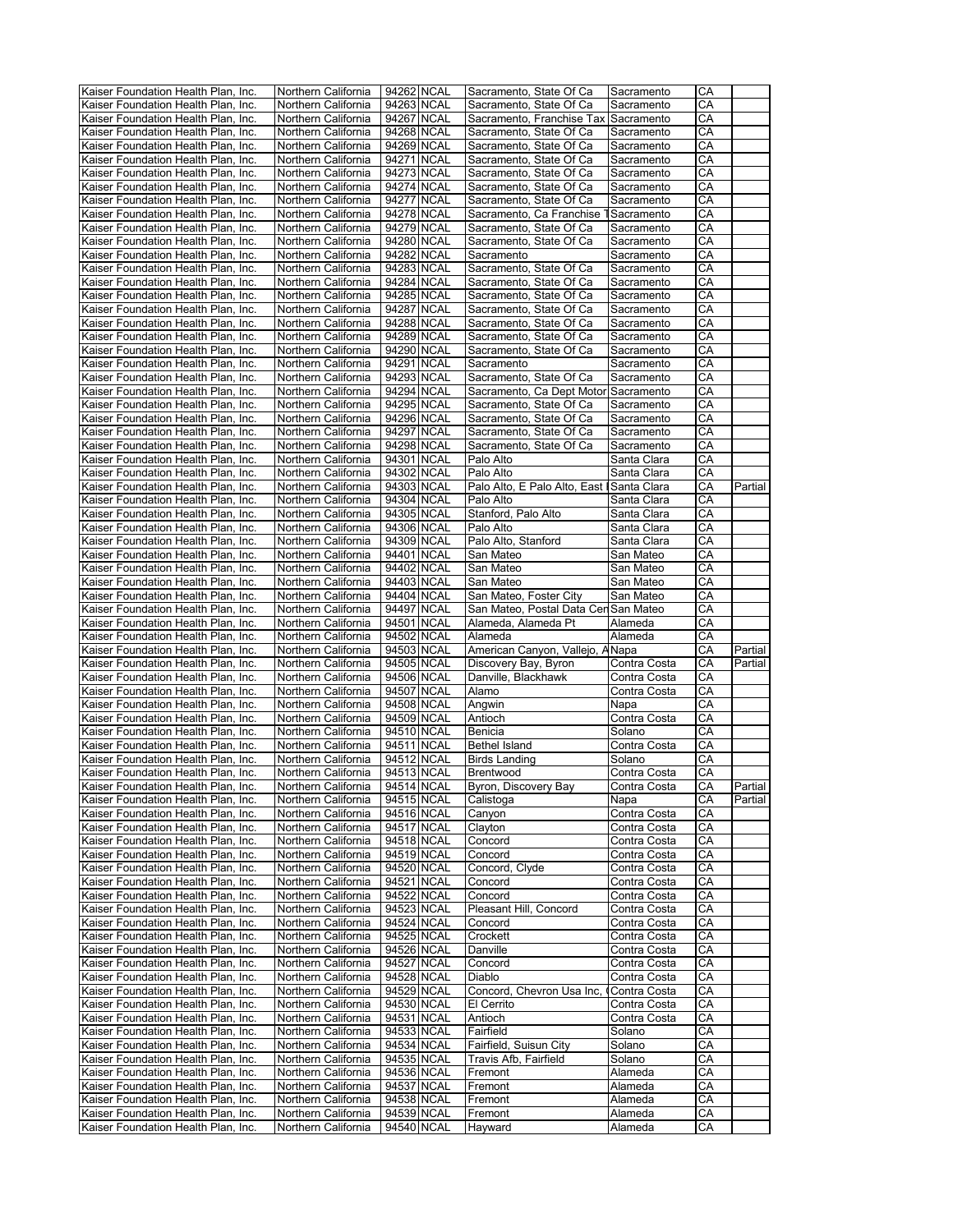| Kaiser Foundation Health Plan, Inc. | Northern California | 94541 NCAL | Hayward                                   | Alameda      | СA                     |         |
|-------------------------------------|---------------------|------------|-------------------------------------------|--------------|------------------------|---------|
| Kaiser Foundation Health Plan, Inc. | Northern California | 94542 NCAL | Hayward                                   | Alameda      | CA                     |         |
| Kaiser Foundation Health Plan, Inc. | Northern California | 94543 NCAL | Hayward                                   | Alameda      | СA                     |         |
|                                     | Northern California |            |                                           |              |                        |         |
| Kaiser Foundation Health Plan, Inc. |                     | 94544 NCAL | Hayward                                   | Alameda      | СA                     |         |
| Kaiser Foundation Health Plan, Inc. | Northern California | 94545 NCAL | Hayward                                   | Alameda      | СA                     |         |
| Kaiser Foundation Health Plan, Inc. | Northern California | 94546 NCAL | Castro Valley, Hayward                    | Alameda      | СA                     |         |
| Kaiser Foundation Health Plan, Inc. | Northern California | 94547 NCAL | Hercules, Rodeo                           | Contra Costa | СA                     |         |
| Kaiser Foundation Health Plan, Inc. | Northern California | 94548 NCAL | Knightsen                                 | Contra Costa | СA                     |         |
|                                     |                     |            |                                           |              |                        |         |
| Kaiser Foundation Health Plan, Inc. | Northern California | 94549 NCAL | Lafayette                                 | Contra Costa | CA                     |         |
| Kaiser Foundation Health Plan, Inc. | Northern California | 94550 NCAL | Livermore                                 | Alameda      | СA                     | Partial |
| Kaiser Foundation Health Plan, Inc. | Northern California | 94551 NCAL | Livermore                                 | Alameda      | CA                     | Partial |
| Kaiser Foundation Health Plan, Inc. | Northern California | 94552 NCAL | Castro Valley, Hayward                    | Alameda      | CА                     |         |
|                                     |                     |            |                                           |              |                        |         |
| Kaiser Foundation Health Plan, Inc. | Northern California | 94553 NCAL | Martinez, Pacheco, Briones                | Contra Costa | $\overline{\text{CA}}$ |         |
| Kaiser Foundation Health Plan, Inc. | Northern California | 94555 NCAL | Fremont                                   | Alameda      | СA                     |         |
| Kaiser Foundation Health Plan, Inc. | Northern California | 94556 NCAL | Moraga                                    | Contra Costa | CA                     |         |
| Kaiser Foundation Health Plan, Inc. | Northern California | 94557 NCAL | Hayward, Mount Eden                       | Alameda      | СA                     |         |
|                                     |                     |            |                                           |              |                        |         |
| Kaiser Foundation Health Plan, Inc. | Northern California | 94558 NCAL | Napa, Spanish Flat                        | Napa         | СA                     |         |
| Kaiser Foundation Health Plan, Inc. | Northern California | 94559 NCAL | Napa                                      | Napa         | CA                     |         |
| Kaiser Foundation Health Plan, Inc. | Northern California | 94560 NCAL | Newark                                    | Alameda      | СA                     |         |
| Kaiser Foundation Health Plan, Inc. | Northern California | 94561 NCAL | Oakley                                    | Contra Costa | СA                     |         |
| Kaiser Foundation Health Plan, Inc. | Northern California | 94562 NCAL | Oakville                                  | Napa         | СA                     |         |
|                                     |                     |            |                                           |              |                        |         |
| Kaiser Foundation Health Plan, Inc. | Northern California | 94563 NCAL | Orinda                                    | Contra Costa | CA                     |         |
| Kaiser Foundation Health Plan, Inc. | Northern California | 94564 NCAL | Pinole                                    | Contra Costa | СA                     |         |
| Kaiser Foundation Health Plan, Inc. | Northern California | 94565 NCAL | Pittsburg, Port Chicago, Bay Contra Costa |              | CA                     |         |
| Kaiser Foundation Health Plan, Inc. | Northern California | 94566 NCAL | Pleasanton                                | Alameda      | $\overline{\text{CA}}$ |         |
|                                     |                     |            |                                           |              |                        |         |
| Kaiser Foundation Health Plan, Inc. | Northern California | 94567 NCAL | Pope Valley                               | Napa         | СA                     |         |
| Kaiser Foundation Health Plan, Inc. | Northern California | 94568 NCAL | Dublin, Pleasanton                        | Alameda      | CА                     |         |
| Kaiser Foundation Health Plan, Inc. | Northern California | 94569 NCAL | Port Costa                                | Contra Costa | СA                     |         |
| Kaiser Foundation Health Plan, Inc. | Northern California | 94570 NCAL | Moraga                                    | Contra Costa | CА                     |         |
|                                     | Northern California | 94571 NCAL |                                           |              |                        |         |
| Kaiser Foundation Health Plan, Inc. |                     |            | Rio Vista                                 | Solano       | CА                     | Partial |
| Kaiser Foundation Health Plan, Inc. | Northern California | 94572 NCAL | Rodeo                                     | Contra Costa | СA                     |         |
| Kaiser Foundation Health Plan, Inc. | Northern California | 94573 NCAL | Rutherford                                | Napa         | СA                     |         |
| Kaiser Foundation Health Plan, Inc. | Northern California | 94574 NCAL | Saint Helena                              | Napa         | СA                     |         |
| Kaiser Foundation Health Plan, Inc. | Northern California | 94575 NCAL | Moraga                                    | Contra Costa | CА                     |         |
|                                     |                     |            |                                           |              |                        |         |
| Kaiser Foundation Health Plan, Inc. | Northern California | 94576 NCAL | Deer Park, Angwin                         | Napa         | CA                     |         |
| Kaiser Foundation Health Plan, Inc. | Northern California | 94577 NCAL | San Leandro                               | Alameda      | СA                     |         |
| Kaiser Foundation Health Plan, Inc. | Northern California | 94578 NCAL | San Leandro                               | Alameda      | CA                     |         |
| Kaiser Foundation Health Plan, Inc. | Northern California | 94579 NCAL | San Leandro                               | Alameda      | CA                     |         |
|                                     |                     |            |                                           |              |                        |         |
| Kaiser Foundation Health Plan, Inc. | Northern California | 94580 NCAL | San Lorenzo                               | Alameda      | СA                     |         |
| Kaiser Foundation Health Plan, Inc. | Northern California | 94581 NCAL | Napa                                      | Napa         | СA                     |         |
| Kaiser Foundation Health Plan, Inc. | Northern California | 94582 NCAL | San Ramon                                 | Contra Costa | CA                     |         |
| Kaiser Foundation Health Plan, Inc. | Northern California | 94583 NCAL | San Ramon                                 | Contra Costa | СA                     |         |
| Kaiser Foundation Health Plan, Inc. | Northern California | 94585 NCAL |                                           |              | СA                     |         |
|                                     |                     |            | Suisun City, Birds Lndg                   | Solano       |                        |         |
| Kaiser Foundation Health Plan, Inc. | Northern California | 94586 NCAL | Sunol                                     | Alameda      | CA                     |         |
| Kaiser Foundation Health Plan, Inc. | Northern California | 94587 NCAL | <b>Union City</b>                         | Alameda      | СA                     |         |
| Kaiser Foundation Health Plan, Inc. | Northern California | 94588 NCAL | Pleasanton                                | Alameda      | CA                     |         |
| Kaiser Foundation Health Plan, Inc. | Northern California | 94589 NCAL | Vallejo, American Canyon, A Solano        |              | СA                     |         |
|                                     |                     |            |                                           | Solano       | CA                     |         |
| Kaiser Foundation Health Plan, Inc. | Northern California | 94590 NCAL | Vallejo                                   |              |                        |         |
| Kaiser Foundation Health Plan, Inc. | Northern California | 94591 NCAL | Vallejo                                   | Solano       | СA                     |         |
| Kaiser Foundation Health Plan, Inc. | Northern California | 94592 NCAL | Vallejo, Mare Island                      | Solano       | $\overline{\text{CA}}$ |         |
| Kaiser Foundation Health Plan, Inc. | Northern California | 94595 NCAL | Walnut Creek                              | Contra Costa | СA                     |         |
| Kaiser Foundation Health Plan, Inc. | Northern California | 94596 NCAL | <b>Walnut Creek</b>                       | Contra Costa | СA                     |         |
|                                     |                     |            |                                           |              |                        |         |
| Kaiser Foundation Health Plan, Inc. | Northern California | 94597 NCAL | <b>Walnut Creek</b>                       | Contra Costa | СA                     |         |
| Kaiser Foundation Health Plan, Inc. | Northern California | 94598 NCAL | <b>Walnut Creek</b>                       | Contra Costa | CА                     |         |
| Kaiser Foundation Health Plan, Inc. | Northern California | 94599 NCAL | Yountville                                | Napa         | CА                     |         |
| Kaiser Foundation Health Plan, Inc. | Northern California | 94601 NCAL | Oakland                                   | Alameda      | CА                     |         |
| Kaiser Foundation Health Plan, Inc. | Northern California | 94602 NCAL | Oakland, Piedmont                         | Alameda      | СA                     |         |
|                                     |                     |            |                                           |              |                        |         |
| Kaiser Foundation Health Plan, Inc. | Northern California | 94603 NCAL | Oakland                                   | Alameda      | СA                     |         |
| Kaiser Foundation Health Plan, Inc. | Northern California | 94604 NCAL | Oakland                                   | Alameda      | СA                     |         |
| Kaiser Foundation Health Plan, Inc. | Northern California | 94605 NCAL | Oakland                                   | Alameda      | CА                     |         |
| Kaiser Foundation Health Plan, Inc. | Northern California | 94606 NCAL | Oakland                                   | Alameda      | СA                     |         |
| Kaiser Foundation Health Plan, Inc. | Northern California | 94607 NCAL | Oakland                                   | Alameda      | CА                     |         |
|                                     |                     |            |                                           |              |                        |         |
| Kaiser Foundation Health Plan, Inc. | Northern California | 94608 NCAL | Emeryville, Oakland                       | Alameda      | СA                     |         |
| Kaiser Foundation Health Plan, Inc. | Northern California | 94609 NCAL | Oakland                                   | Alameda      | СA                     |         |
| Kaiser Foundation Health Plan, Inc. | Northern California | 94610 NCAL | Oakland. Piedmont                         | Alameda      | CA                     |         |
| Kaiser Foundation Health Plan, Inc. | Northern California | 94611 NCAL | Oakland. Piedmont                         | Alameda      | CА                     |         |
| Kaiser Foundation Health Plan, Inc. | Northern California | 94612 NCAL | Oakland, Philatelic Center                | Alameda      | СA                     |         |
|                                     |                     |            |                                           |              |                        |         |
| Kaiser Foundation Health Plan, Inc. | Northern California | 94613 NCAL | Oakland                                   | Alameda      | СA                     |         |
| Kaiser Foundation Health Plan, Inc. | Northern California | 94614 NCAL | Oakland                                   | Alameda      | CА                     |         |
| Kaiser Foundation Health Plan, Inc. | Northern California | 94615 NCAL | Oakland                                   | Alameda      | СA                     |         |
| Kaiser Foundation Health Plan, Inc. | Northern California | 94617 NCAL | Oakland                                   | Alameda      | CА                     |         |
| Kaiser Foundation Health Plan, Inc. | Northern California | 94618 NCAL | Oakland, Piedmont                         | Alameda      | СA                     |         |
|                                     |                     |            |                                           |              |                        |         |
| Kaiser Foundation Health Plan, Inc. | Northern California | 94619 NCAL | Oakland                                   | Alameda      | СA                     |         |
| Kaiser Foundation Health Plan, Inc. | Northern California | 94620 NCAL | Piedmont, Oakland                         | Alameda      | СA                     |         |
| Kaiser Foundation Health Plan, Inc. | Northern California | 94621 NCAL | Oakland                                   | Alameda      | СA                     |         |
| Kaiser Foundation Health Plan, Inc. | Northern California | 94622 NCAL | Oakland, Oakland Intrntl Sei Alameda      |              | СA                     |         |
|                                     | Northern California | 94623 NCAL | Oakland                                   | Alameda      | CА                     |         |
| Kaiser Foundation Health Plan, Inc. |                     |            |                                           |              |                        |         |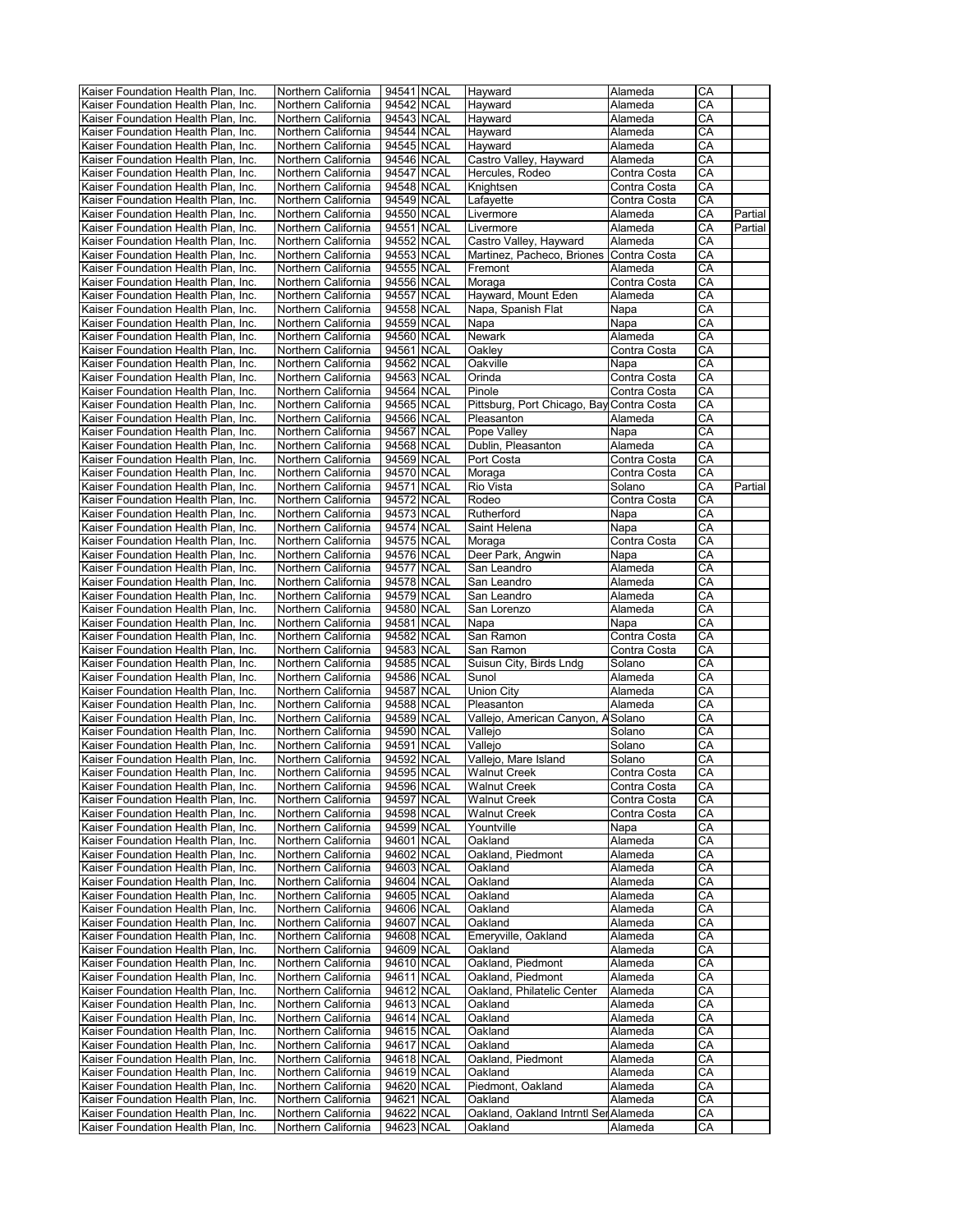| Kaiser Foundation Health Plan, Inc. | Northern California | 94624 NCAL | Oakland                                 | Alameda      | СA |         |
|-------------------------------------|---------------------|------------|-----------------------------------------|--------------|----|---------|
| Kaiser Foundation Health Plan, Inc. | Northern California | 94649 NCAL | Oakland, Ebmud                          | Alameda      | CА |         |
| Kaiser Foundation Health Plan, Inc. | Northern California | 94659 NCAL | Oakland, Blue Cross                     | Alameda      | СA |         |
| Kaiser Foundation Health Plan, Inc. | Northern California | 94660 NCAL | Oakland, Safeway Stores                 | Alameda      | CA |         |
| Kaiser Foundation Health Plan, Inc. | Northern California | 94661 NCAL | Oakland                                 | Alameda      | CA |         |
| Kaiser Foundation Health Plan, Inc. | Northern California | 94662 NCAL | Emeryville, Oakland                     | Alameda      | CA |         |
|                                     |                     | 94666 NCAL | Oakland, Kaiser Services                |              | CA |         |
| Kaiser Foundation Health Plan, Inc. | Northern California |            |                                         | Alameda      |    |         |
| Kaiser Foundation Health Plan, Inc. | Northern California | 94701 NCAL | Berkeley                                | Alameda      | СA |         |
| Kaiser Foundation Health Plan, Inc. | Northern California | 94702 NCAL | Berkeley                                | Alameda      | CA |         |
| Kaiser Foundation Health Plan, Inc. | Northern California | 94703 NCAL | Berkeley                                | Alameda      | CA |         |
| Kaiser Foundation Health Plan, Inc. | Northern California | 94704 NCAL | Berkeley                                | Alameda      | CA |         |
| Kaiser Foundation Health Plan, Inc. | Northern California | 94705 NCAL | Berkeley                                | Alameda      | СA |         |
| Kaiser Foundation Health Plan, Inc. | Northern California | 94706 NCAL | Albany, Berkeley, Kensingto Alameda     |              | CA | Partial |
| Kaiser Foundation Health Plan, Inc. | Northern California | 94707 NCAL | Berkeley, Albany, Kensingto Alameda     |              | CА | Partial |
| Kaiser Foundation Health Plan, Inc. | Northern California | 94708 NCAL | Berkeley, Kensington                    | Alameda      | CA | Partial |
| Kaiser Foundation Health Plan, Inc. | Northern California | 94709 NCAL | Berkeley                                | Alameda      | СA |         |
|                                     |                     | 94710 NCAL |                                         |              | СA |         |
| Kaiser Foundation Health Plan, Inc. | Northern California |            | Berkeley, Albany                        | Alameda      |    |         |
| Kaiser Foundation Health Plan, Inc. | Northern California | 94712 NCAL | Berkeley                                | Alameda      | CA |         |
| Kaiser Foundation Health Plan, Inc. | Northern California | 94720 NCAL | Berkeley, Uc Berkeley                   | Alameda      | CA |         |
| Kaiser Foundation Health Plan, Inc. | Northern California | 94801 NCAL | Richmond, North Richmond, Contra Costa  |              | СA |         |
| Kaiser Foundation Health Plan, Inc. | Northern California | 94802 NCAL | Richmond                                | Contra Costa | CA |         |
| Kaiser Foundation Health Plan, Inc. | Northern California | 94803 NCAL | El Sobrante, Richmond, San Contra Costa |              | CA |         |
| Kaiser Foundation Health Plan, Inc. | Northern California | 94804 NCAL | Richmond                                | Contra Costa | СA |         |
| Kaiser Foundation Health Plan, Inc. | Northern California | 94805 NCAL | Richmond, San Pablo                     | Contra Costa | CA |         |
| Kaiser Foundation Health Plan, Inc. | Northern California | 94806 NCAL | San Pablo, Richmond, Tara Contra Costa  |              | СA |         |
|                                     | Northern California | 94807 NCAL | Richmond                                |              | CA |         |
| Kaiser Foundation Health Plan, Inc. |                     |            |                                         | Contra Costa |    |         |
| Kaiser Foundation Health Plan, Inc. | Northern California | 94808 NCAL | Richmond                                | Contra Costa | СA |         |
| Kaiser Foundation Health Plan, Inc. | Northern California | 94820 NCAL | El Sobrante, Richmond                   | Contra Costa | CA |         |
| Kaiser Foundation Health Plan, Inc. | Northern California | 94850 NCAL | Richmond                                | Contra Costa | СA |         |
| Kaiser Foundation Health Plan, Inc. | Northern California | 94901 NCAL | San Rafael, San Anselmo                 | Marin        | CA |         |
| Kaiser Foundation Health Plan, Inc. | Northern California | 94903 NCAL | San Rafael, Marinwood, San Marin        |              | CA |         |
| Kaiser Foundation Health Plan. Inc. | Northern California | 94904 NCAL | Greenbrae, Kent Woodlands Marin         |              | CA |         |
| Kaiser Foundation Health Plan, Inc. | Northern California | 94912 NCAL | San Rafael                              | Marin        | СA |         |
| Kaiser Foundation Health Plan, Inc. | Northern California | 94913 NCAL | San Rafael                              | Marin        | CA |         |
| Kaiser Foundation Health Plan, Inc. | Northern California | 94914 NCAL | Kentfield, Greenbrae                    | Marin        | CA |         |
| Kaiser Foundation Health Plan, Inc. | Northern California | 94915 NCAL | San Rafael, Mission Rafael              | Marin        | СA |         |
| Kaiser Foundation Health Plan, Inc. | Northern California | 94920 NCAL | Belvedere Tiburon, Belveder Marin       |              | CA |         |
|                                     |                     |            |                                         |              |    |         |
| Kaiser Foundation Health Plan, Inc. | Northern California | 94922 NCAL | Bodega                                  | Sonoma       | CA |         |
| Kaiser Foundation Health Plan, Inc. | Northern California | 94923 NCAL | Bodega Bay, Salmon Creek Sonoma         |              | CA |         |
| Kaiser Foundation Health Plan, Inc. | Northern California | 94924 NCAL | <b>Bolinas</b>                          | Marin        | CA |         |
| Kaiser Foundation Health Plan, Inc. | Northern California | 94925 NCAL | Corte Madera                            | Marin        | CA |         |
| Kaiser Foundation Health Plan, Inc. | Northern California | 94926 NCAL | Cotati, Rohnert Park                    | Sonoma       | CA |         |
| Kaiser Foundation Health Plan, Inc. | Northern California | 94927 NCAL | Rohnert Park, Cotati                    | Sonoma       | CA |         |
| Kaiser Foundation Health Plan, Inc. | Northern California | 94928 NCAL | Rohnert Park, Cotati                    | Sonoma       | CA |         |
| Kaiser Foundation Health Plan, Inc. | Northern California | 94929 NCAL | Dillon Beach                            | Marin        | СA |         |
| Kaiser Foundation Health Plan, Inc. | Northern California | 94930 NCAL | Fairfax                                 | Marin        | CA |         |
| Kaiser Foundation Health Plan, Inc. | Northern California | 94931 NCAL | Cotati                                  | Sonoma       | СA |         |
| Kaiser Foundation Health Plan, Inc. | Northern California | 94933 NCAL | <b>Forest Knolls</b>                    | Marin        | CA |         |
|                                     |                     |            |                                         |              |    |         |
| Kaiser Foundation Health Plan, Inc. | Northern California | 94937 NCAL | Inverness                               | Marin        | СA |         |
| Kaiser Foundation Health Plan, Inc. | Northern California | 94938 NCAL | Lagunitas                               | Marin        | CA |         |
| Kaiser Foundation Health Plan, Inc. | Northern California | 94939 NCAL | Larkspur                                | Marin        | CA |         |
| Kaiser Foundation Health Plan, Inc. | Northern California | 94940 NCAL | Marshall                                | Marin        | CА |         |
| Kaiser Foundation Health Plan, Inc. | Northern California | 94941 NCAL | Mill Valley, Muir Woods, Stra Marin     |              | CA |         |
| Kaiser Foundation Health Plan, Inc. | Northern California | 94942 NCAL | Mill Valley                             | Marin        | СA |         |
| Kaiser Foundation Health Plan, Inc. | Northern California | 94945 NCAL | Novato, Black Point, San Ma Marin       |              | СA |         |
| Kaiser Foundation Health Plan, Inc. | Northern California | 94946 NCAL | Nicasio                                 | Marin        | CA |         |
| Kaiser Foundation Health Plan, Inc. | Northern California | 94947 NCAL | Novato                                  | Marin        | CА |         |
| Kaiser Foundation Health Plan, Inc. | Northern California | 94948 NCAL | Novato                                  | Marin        | CА |         |
| Kaiser Foundation Health Plan, Inc. | Northern California | 94949 NCAL | Novato, Bel Marin Keyes, Igi Marin      |              | СA |         |
| Kaiser Foundation Health Plan, Inc. |                     |            |                                         |              |    |         |
|                                     | Northern California | 94950 NCAL | Olema                                   | Marin        | СA |         |
| Kaiser Foundation Health Plan, Inc. | Northern California | 94951 NCAL | Penngrove                               | Sonoma       | СA |         |
| Kaiser Foundation Health Plan, Inc. | Northern California | 94952 NCAL | Petaluma, Bloomfield, Fallor Sonoma     |              | СA | Partial |
| Kaiser Foundation Health Plan, Inc. | Northern California | 94953 NCAL | Petaluma                                | Sonoma       | CA |         |
| Kaiser Foundation Health Plan, Inc. | Northern California | 94954 NCAL | Petaluma                                | Sonoma       | СA |         |
| Kaiser Foundation Health Plan, Inc. | Northern California | 94955 NCAL | Petaluma                                | Sonoma       | CA |         |
| Kaiser Foundation Health Plan, Inc. | Northern California | 94956 NCAL | Point Reyes Station, Pt Reyt Marin      |              | СA |         |
| Kaiser Foundation Health Plan, Inc. | Northern California | 94957 NCAL | Ross                                    | Marin        | CA |         |
| Kaiser Foundation Health Plan, Inc. | Northern California | 94960 NCAL | San Anselmo                             | Marin        | СA |         |
| Kaiser Foundation Health Plan, Inc. | Northern California | 94963 NCAL | San Geronimo                            | Marin        | СA |         |
| Kaiser Foundation Health Plan, Inc. | Northern California | 94964 NCAL | San Quentin                             | Marin        | СA |         |
| Kaiser Foundation Health Plan, Inc. |                     | 94965 NCAL |                                         |              | CА |         |
|                                     | Northern California |            | Sausalito, Marin City, Muir B Marin     |              |    |         |
| Kaiser Foundation Health Plan, Inc. | Northern California | 94966 NCAL | Sausalito                               | Marin        | CA |         |
| Kaiser Foundation Health Plan, Inc. | Northern California | 94970 NCAL | Stinson Beach                           | Marin        | CА |         |
| Kaiser Foundation Health Plan, Inc. | Northern California | 94971 NCAL | Tomales                                 | Marin        | СA |         |
| Kaiser Foundation Health Plan, Inc. | Northern California | 94972 NCAL | Valley Ford                             | Sonoma       | СA |         |
| Kaiser Foundation Health Plan, Inc. | Northern California | 94973 NCAL | Woodacre                                | Marin        | СA |         |
| Kaiser Foundation Health Plan, Inc. | Northern California | 94974 NCAL | San Quentin                             | Marin        | CА |         |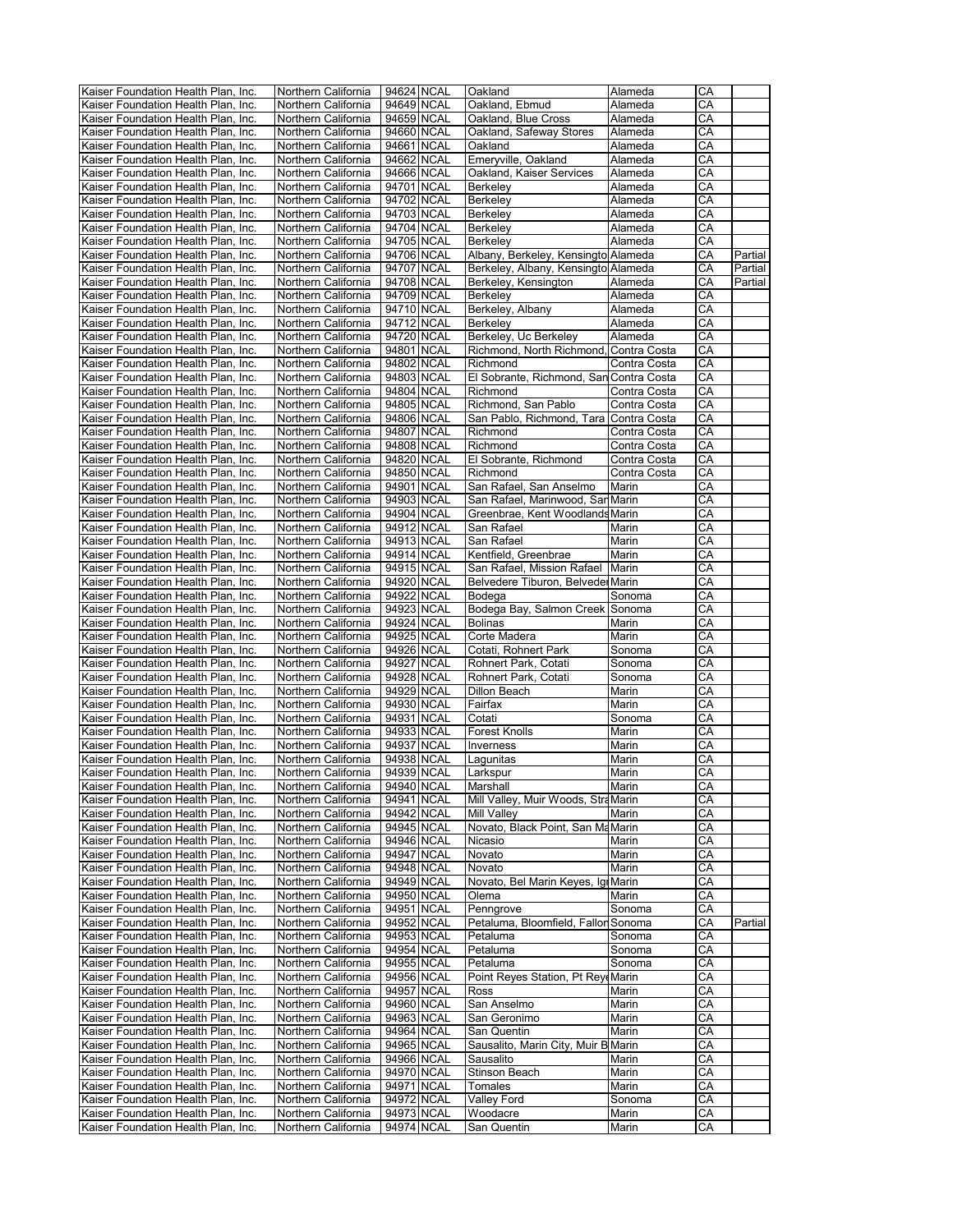| Kaiser Foundation Health Plan, Inc. | Northern California | 94975 NCAL | Petaluma                                  | Sonoma              | CА |         |
|-------------------------------------|---------------------|------------|-------------------------------------------|---------------------|----|---------|
| Kaiser Foundation Health Plan, Inc. | Northern California | 94976 NCAL | Corte Madera                              | Marin               | CА |         |
| Kaiser Foundation Health Plan, Inc. | Northern California | 94977 NCAL | Larkspur                                  | Marin               | CА |         |
| Kaiser Foundation Health Plan, Inc. | Northern California | 94978 NCAL | Fairfax                                   | Marin               | CA |         |
| Kaiser Foundation Health Plan, Inc. | Northern California | 94979 NCAL | San Anselmo                               | Marin               | СA |         |
| Kaiser Foundation Health Plan, Inc. | Northern California | 94999 NCAL | Petaluma                                  | Sonoma              | CA |         |
|                                     |                     |            |                                           |                     |    |         |
| Kaiser Foundation Health Plan. Inc. | Northern California | 95001 NCAL | Aptos                                     | Santa Cruz          | СA |         |
| Kaiser Foundation Health Plan, Inc. | Northern California | 95002 NCAL | Alviso, San Jose                          | Santa Clara         | CА |         |
| Kaiser Foundation Health Plan, Inc. | Northern California | 95003 NCAL | Aptos, Rio Del Mar, Seacliff,             | Santa Cruz          | CА |         |
| Kaiser Foundation Health Plan, Inc. | Northern California | 95005 NCAL | Ben Lomond                                | Santa Cruz          | CА |         |
| Kaiser Foundation Health Plan, Inc. | Northern California | 95006 NCAL | Boulder Creek, Big Basin                  | Santa Cruz          | CА |         |
| Kaiser Foundation Health Plan, Inc. | Northern California | 95007 NCAL | <b>Brookdale</b>                          | Santa Cruz          | CА |         |
| Kaiser Foundation Health Plan, Inc. | Northern California | 95008 NCAL | Campbell                                  | Santa Clara         | СA |         |
| Kaiser Foundation Health Plan, Inc. | Northern California | 95009 NCAL | Campbell                                  | Santa Clara         | СA |         |
|                                     |                     |            |                                           |                     |    |         |
| Kaiser Foundation Health Plan, Inc. | Northern California | 95010 NCAL | Capitola                                  | Santa Cruz          | CA |         |
| Kaiser Foundation Health Plan, Inc. | Northern California | 95011 NCAL | Campbell                                  | Santa Clara         | CA |         |
| Kaiser Foundation Health Plan, Inc. | Northern California | 95013 NCAL | Coyote                                    | Santa Clara         | СA |         |
| Kaiser Foundation Health Plan, Inc. | Northern California | 95014 NCAL | Cupertino, Monte Vista, Perr Santa Clara  |                     | СA |         |
| Kaiser Foundation Health Plan, Inc. | Northern California | 95015 NCAL | Cupertino                                 | Santa Clara         | СA |         |
| Kaiser Foundation Health Plan, Inc. | Northern California | 95017 NCAL | Davenport                                 | Santa Cruz          | CА |         |
| Kaiser Foundation Health Plan, Inc. | Northern California | 95018 NCAL | Felton, Lompico                           | Santa Cruz          | CА |         |
| Kaiser Foundation Health Plan, Inc. | Northern California | 95019 NCAL | Freedom                                   | Santa Cruz          | СA |         |
| Kaiser Foundation Health Plan, Inc. | Northern California | 95020 NCAL | Gilroy                                    |                     | CА |         |
|                                     |                     |            |                                           | Santa Clara         |    |         |
| Kaiser Foundation Health Plan, Inc. | Northern California | 95021 NCAL | Gilroy                                    | Santa Clara         | СA |         |
| Kaiser Foundation Health Plan, Inc. | Northern California | 95026 NCAL | Holy City, Redwood Estates, Santa Clara   |                     | CА |         |
| Kaiser Foundation Health Plan, Inc. | Northern California | 95030 NCAL | Los Gatos, Monte Sereno                   | Santa Clara         | СA |         |
| Kaiser Foundation Health Plan, Inc. | Northern California | 95031 NCAL | Los Gatos                                 | Santa Clara         | CА |         |
| Kaiser Foundation Health Plan, Inc. | Northern California | 95032 NCAL | Los Gatos                                 | Santa Clara         | СA |         |
| Kaiser Foundation Health Plan, Inc. | Northern California | 95033 NCAL | Los Gatos                                 | Santa Clara, San CA |    | Partial |
| Kaiser Foundation Health Plan, Inc. | Northern California | 95035 NCAL | Milpitas                                  | Santa Clara         | CА |         |
| Kaiser Foundation Health Plan, Inc. | Northern California | 95036 NCAL | Milpitas                                  | Santa Clara         | CА |         |
|                                     |                     |            |                                           |                     |    |         |
| Kaiser Foundation Health Plan, Inc. | Northern California | 95037 NCAL | Morgan Hill                               | Santa Clara         | CА |         |
| Kaiser Foundation Health Plan, Inc. | Northern California | 95038 NCAL | Morgan Hill                               | Santa Clara         | CА |         |
| Kaiser Foundation Health Plan, Inc. | Northern California | 95041 NCAL | Mount Hermon                              | Santa Cruz          | CА |         |
| Kaiser Foundation Health Plan, Inc. | Northern California | 95042 NCAL | New Almaden                               | Santa Clara         | СA |         |
| Kaiser Foundation Health Plan, Inc. | Northern California | 95044 NCAL | Redwood Estates, Holy City, Santa Clara   |                     | CА |         |
| Kaiser Foundation Health Plan, Inc. | Northern California | 95046 NCAL | San Martin                                | Santa Clara         | CА |         |
| Kaiser Foundation Health Plan, Inc. | Northern California | 95050 NCAL | Santa Clara                               | Santa Clara         | CА |         |
| Kaiser Foundation Health Plan, Inc. | Northern California | 95051 NCAL | Santa Clara                               | Santa Clara         | СA |         |
| Kaiser Foundation Health Plan, Inc. | Northern California | 95052 NCAL | Santa Clara                               | Santa Clara         | CА |         |
| Kaiser Foundation Health Plan, Inc. | Northern California | 95053 NCAL | Santa Clara, Santa Clara Un Santa Clara   |                     | СA |         |
|                                     |                     |            |                                           |                     |    |         |
| Kaiser Foundation Health Plan, Inc. | Northern California | 95054 NCAL | Santa Clara                               | Santa Clara         | CА |         |
| Kaiser Foundation Health Plan, Inc. | Northern California | 95055 NCAL | Santa Clara                               | Santa Clara         | CA |         |
| Kaiser Foundation Health Plan, Inc. | Northern California | 95056 NCAL | Santa Clara                               | Santa Clara         | СA |         |
| Kaiser Foundation Health Plan, Inc. | Northern California | 95060 NCAL | Santa Cruz, Bonny Doon, Pa Santa Cruz     |                     | CА |         |
| Kaiser Foundation Health Plan, Inc. | Northern California | 95061 NCAL | Santa Cruz                                | Santa Cruz          | СA |         |
| Kaiser Foundation Health Plan, Inc. | Northern California | 95062 NCAL | Santa Cruz                                | Santa Cruz          | CА |         |
| Kaiser Foundation Health Plan, Inc. | Northern California | 95063 NCAL | Santa Cruz                                | Santa Cruz          | СA |         |
| Kaiser Foundation Health Plan, Inc. | Northern California | 95064 NCAL | Santa Cruz                                | Santa Cruz          | СA |         |
| Kaiser Foundation Health Plan, Inc. | Northern California | 95065 NCAL | Santa Cruz                                | Santa Cruz          | СA |         |
|                                     |                     |            |                                           |                     |    |         |
| Kaiser Foundation Health Plan, Inc. | Northern California | 95066 NCAL | Scotts Valley, Santa Cruz                 | Santa Cruz          | СA |         |
| Kaiser Foundation Health Plan, Inc. | Northern California | 95067 NCAL | Scotts Valley, Santa Cruz                 | Santa Cruz          | CА |         |
| Kaiser Foundation Health Plan, Inc. | Northern California | 95070 NCAL | Saratoga                                  | Santa Clara         | CА |         |
| Kaiser Foundation Health Plan, Inc. | Northern California | 95071 NCAL | Saratoga                                  | Santa Clara         | СA |         |
| Kaiser Foundation Health Plan, Inc. | Northern California | 95073 NCAL | Soquel                                    | Santa Cruz          | CА |         |
| Kaiser Foundation Health Plan, Inc. | Northern California | 95076 NCAL | Watsonville, Pajaro, Corraliti Santa Cruz |                     | CА | Partial |
| Kaiser Foundation Health Plan. Inc. | Northern California | 95077 NCAL | Watsonville                               | Santa Cruz          | CА |         |
| Kaiser Foundation Health Plan, Inc. | Northern California | 95101 NCAL | San Jose                                  | Santa Clara         | CА |         |
| Kaiser Foundation Health Plan, Inc. | Northern California | 95103 NCAL | San Jose                                  | Santa Clara         | CА |         |
| Kaiser Foundation Health Plan, Inc. | Northern California | 95106 NCAL | San Jose                                  | Santa Clara         | CА |         |
|                                     |                     |            |                                           |                     |    |         |
| Kaiser Foundation Health Plan, Inc. | Northern California | 95108 NCAL | San Jose                                  | Santa Clara         | СA |         |
| Kaiser Foundation Health Plan, Inc. | Northern California | 95109 NCAL | San Jose                                  | Santa Clara         | СA |         |
| Kaiser Foundation Health Plan, Inc. | Northern California | 95110 NCAL | San Jose                                  | Santa Clara         | СA |         |
| Kaiser Foundation Health Plan, Inc. | Northern California | 95111 NCAL | San Jose                                  | Santa Clara         | CА |         |
| Kaiser Foundation Health Plan, Inc. | Northern California | 95112 NCAL | San Jose                                  | Santa Clara         | СA |         |
| Kaiser Foundation Health Plan, Inc. | Northern California | 95113 NCAL | San Jose                                  | Santa Clara         | СA |         |
| Kaiser Foundation Health Plan, Inc. | Northern California | 95115 NCAL | San Jose                                  | Santa Clara         | СA |         |
| Kaiser Foundation Health Plan, Inc. | Northern California | 95116 NCAL | San Jose                                  | Santa Clara         | СA |         |
| Kaiser Foundation Health Plan, Inc. | Northern California | 95117 NCAL | San Jose                                  | Santa Clara         | CА |         |
| Kaiser Foundation Health Plan, Inc. | Northern California | 95118 NCAL | San Jose                                  | Santa Clara         | CА |         |
|                                     |                     |            |                                           |                     |    |         |
| Kaiser Foundation Health Plan, Inc. | Northern California | 95119 NCAL | San Jose                                  | Santa Clara         | СA |         |
| Kaiser Foundation Health Plan, Inc. | Northern California | 95120 NCAL | San Jose                                  | Santa Clara         | СA |         |
| Kaiser Foundation Health Plan, Inc. | Northern California | 95121 NCAL | San Jose                                  | Santa Clara         | СA |         |
| Kaiser Foundation Health Plan, Inc. | Northern California | 95122 NCAL | San Jose                                  | Santa Clara         | СA |         |
| Kaiser Foundation Health Plan, Inc. | Northern California | 95123 NCAL | San Jose                                  | Santa Clara         | СA |         |
| Kaiser Foundation Health Plan, Inc. | Northern California | 95124 NCAL | San Jose                                  | Santa Clara         | СA |         |
| Kaiser Foundation Health Plan, Inc. | Northern California | 95125 NCAL | San Jose                                  | Santa Clara         | СA |         |
|                                     |                     |            |                                           |                     |    |         |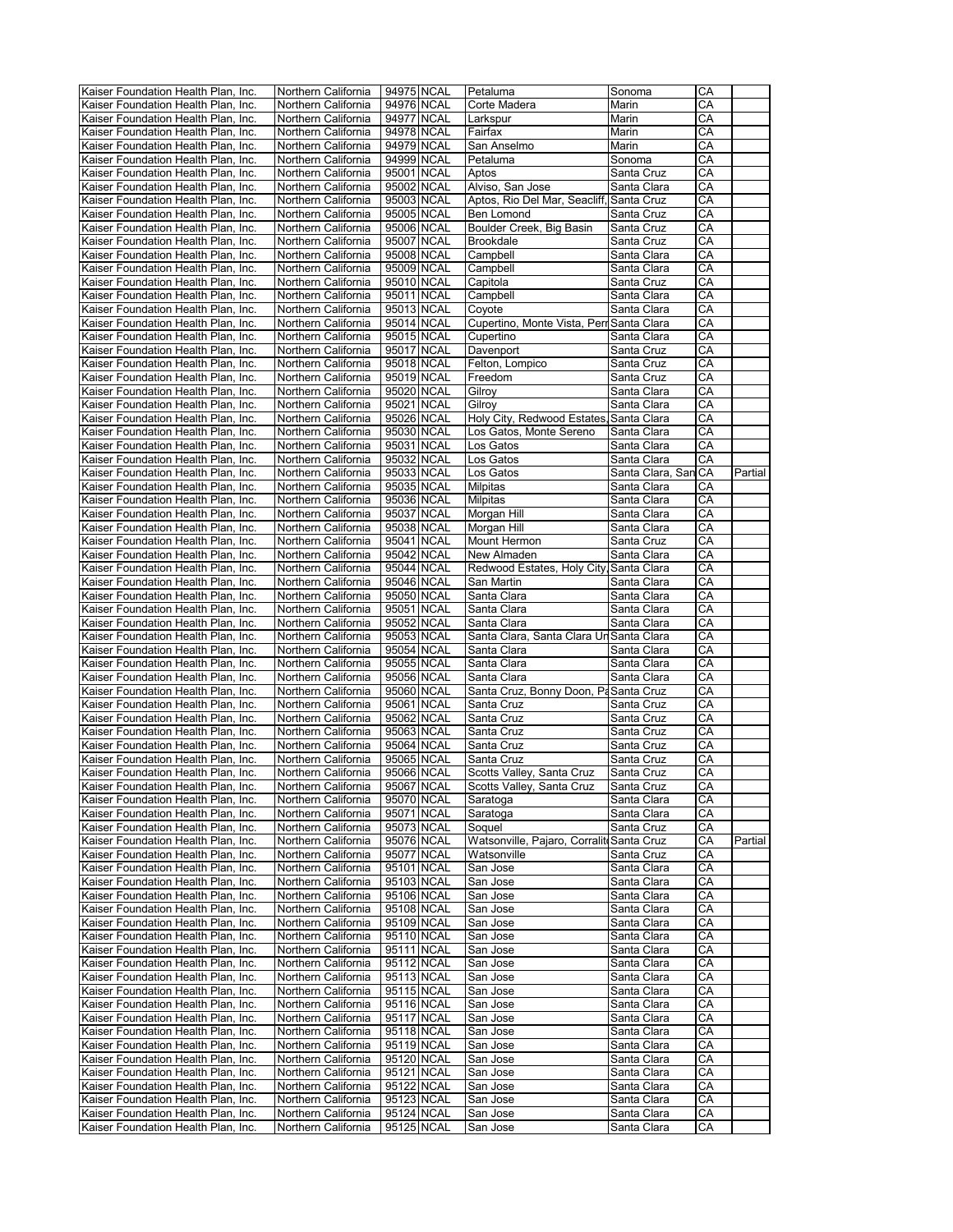| Kaiser Foundation Health Plan, Inc. | Northern California | 95126 NCAL |            | San Jose                                 | Santa Clara         | CА |         |
|-------------------------------------|---------------------|------------|------------|------------------------------------------|---------------------|----|---------|
| Kaiser Foundation Health Plan, Inc. | Northern California | 95127 NCAL |            | San Jose                                 | Santa Clara         | CА |         |
| Kaiser Foundation Health Plan, Inc. | Northern California |            | 95128 NCAL | San Jose                                 | Santa Clara         | CА |         |
|                                     |                     |            |            |                                          |                     |    |         |
| Kaiser Foundation Health Plan, Inc. | Northern California |            | 95129 NCAL | San Jose                                 | Santa Clara         | CА |         |
| Kaiser Foundation Health Plan, Inc. | Northern California | 95130 NCAL |            | San Jose                                 | Santa Clara         | СA |         |
|                                     |                     |            |            |                                          |                     |    |         |
| Kaiser Foundation Health Plan, Inc. | Northern California | 95131 NCAL |            | San Jose                                 | Santa Clara         | СA |         |
| Kaiser Foundation Health Plan, Inc. | Northern California | 95132 NCAL |            | San Jose                                 | Santa Clara         | СA |         |
| Kaiser Foundation Health Plan, Inc. | Northern California | 95133 NCAL |            | San Jose                                 | Santa Clara         | СA |         |
|                                     |                     |            |            |                                          |                     |    |         |
| Kaiser Foundation Health Plan, Inc. | Northern California |            | 95134 NCAL | San Jose                                 | Santa Clara         | СA |         |
| Kaiser Foundation Health Plan, Inc. | Northern California | 95135 NCAL |            | San Jose                                 | Santa Clara         | СA |         |
|                                     |                     |            |            |                                          |                     |    |         |
| Kaiser Foundation Health Plan, Inc. | Northern California | 95136 NCAL |            | San Jose                                 | Santa Clara         | СA |         |
| Kaiser Foundation Health Plan, Inc. | Northern California | 95138 NCAL |            | San Jose                                 | Santa Clara         | CА |         |
|                                     |                     |            |            |                                          |                     |    |         |
| Kaiser Foundation Health Plan, Inc. | Northern California | 95139 NCAL |            | San Jose                                 | Santa Clara         | СA |         |
| Kaiser Foundation Health Plan, Inc. | Northern California | 95140 NCAL |            | Mount Hamilton, San Jose, I              | Santa Clara         | CА |         |
| Kaiser Foundation Health Plan, Inc. | Northern California | 95141 NCAL |            | San Jose                                 | Santa Clara         | CA |         |
|                                     |                     |            |            |                                          |                     |    |         |
| Kaiser Foundation Health Plan, Inc. | Northern California |            | 95148 NCAL | San Jose                                 | Santa Clara         | CА |         |
| Kaiser Foundation Health Plan, Inc. | Northern California | 95150 NCAL |            | San Jose                                 | Santa Clara         | CА |         |
|                                     |                     |            |            |                                          |                     |    |         |
| Kaiser Foundation Health Plan, Inc. | Northern California | 95151 NCAL |            | San Jose                                 | Santa Clara         | CA |         |
| Kaiser Foundation Health Plan, Inc. | Northern California | 95152 NCAL |            | San Jose                                 | Santa Clara         | СA |         |
|                                     |                     |            |            |                                          |                     |    |         |
| Kaiser Foundation Health Plan, Inc. | Northern California | 95153 NCAL |            | San Jose                                 | Santa Clara         | СA |         |
| Kaiser Foundation Health Plan, Inc. | Northern California | 95154 NCAL |            | San Jose                                 | Santa Clara         | СA |         |
|                                     |                     |            |            |                                          |                     | CA |         |
| Kaiser Foundation Health Plan, Inc. | Northern California | 95155 NCAL |            | San Jose                                 | Santa Clara         |    |         |
| Kaiser Foundation Health Plan, Inc. | Northern California | 95156 NCAL |            | San Jose                                 | Santa Clara         | CА |         |
| Kaiser Foundation Health Plan, Inc. | Northern California | 95157 NCAL |            | San Jose                                 | Santa Clara         | СA |         |
|                                     |                     |            |            |                                          |                     |    |         |
| Kaiser Foundation Health Plan, Inc. | Northern California | 95158 NCAL |            | San Jose                                 | Santa Clara         | CА |         |
| Kaiser Foundation Health Plan, Inc. | Northern California | 95159 NCAL |            | San Jose                                 | Santa Clara         | CА |         |
|                                     |                     |            |            |                                          |                     |    |         |
| Kaiser Foundation Health Plan, Inc. | Northern California | 95160 NCAL |            | San Jose                                 | Santa Clara         | CА |         |
| Kaiser Foundation Health Plan, Inc. | Northern California | 95161 NCAL |            | San Jose                                 | Santa Clara         | СA |         |
| Kaiser Foundation Health Plan, Inc. | Northern California | 95164 NCAL |            | San Jose                                 | Santa Clara         | CА |         |
|                                     |                     |            |            |                                          |                     |    |         |
| Kaiser Foundation Health Plan, Inc. | Northern California | 95170 NCAL |            | San Jose                                 | Santa Clara         | CA |         |
| Kaiser Foundation Health Plan, Inc. | Northern California | 95172 NCAL |            | San Jose                                 | Santa Clara         | СA |         |
|                                     |                     |            |            |                                          |                     |    |         |
| Kaiser Foundation Health Plan. Inc. | Northern California | 95173 NCAL |            | San Jose                                 | Santa Clara         | СA |         |
| Kaiser Foundation Health Plan, Inc. | Northern California | 95190 NCAL |            | San Jose, San Jose Mercury               | Santa Clara         | СA |         |
|                                     |                     |            |            |                                          |                     | СA |         |
| Kaiser Foundation Health Plan, Inc. | Northern California |            | 95191 NCAL | San Jose, A M O R C                      | Santa Clara         |    |         |
| Kaiser Foundation Health Plan, Inc. | Northern California | 95192 NCAL |            | San Jose, San Jose State U Santa Clara   |                     | CA |         |
| Kaiser Foundation Health Plan, Inc. | Northern California | 95193 NCAL |            | San Jose, I B M                          | Santa Clara         | CА |         |
|                                     |                     |            |            |                                          |                     |    |         |
| Kaiser Foundation Health Plan, Inc. | Northern California | 95194 NCAL |            | San Jose, California Water § Santa Clara |                     | CА |         |
| Kaiser Foundation Health Plan, Inc. | Northern California | 95196 NCAL |            | San Jose, San Jose Water (Santa Clara    |                     | CА |         |
|                                     |                     |            |            |                                          |                     |    |         |
| Kaiser Foundation Health Plan, Inc. | Northern California | 95201 NCAL |            | Stockton, Stkn                           | San Joaquin         | CА |         |
| Kaiser Foundation Health Plan, Inc. | Northern California | 95202 NCAL |            | Stockton, Stkn                           | San Joaquin         | CА |         |
|                                     |                     |            |            |                                          |                     | СA |         |
| Kaiser Foundation Health Plan, Inc. | Northern California |            | 95203 NCAL | Stockton, Stkn                           | San Joaquin         |    |         |
| Kaiser Foundation Health Plan, Inc. | Northern California | 95204 NCAL |            | Stockton, Stkn                           | San Joaquin         | CA |         |
| Kaiser Foundation Health Plan, Inc. | Northern California | 95205 NCAL |            | Stockton, Stkn                           |                     | CA |         |
|                                     |                     |            |            |                                          | San Joaquin         |    |         |
| Kaiser Foundation Health Plan, Inc. | Northern California | 95206 NCAL |            | Stockton, Stkn                           | San Joaquin         | СA |         |
| Kaiser Foundation Health Plan, Inc. | Northern California | 95207 NCAL |            | Stockton, Stkn                           | San Joaquin         | СA |         |
|                                     |                     |            |            |                                          |                     |    |         |
| Kaiser Foundation Health Plan, Inc. | Northern California | 95208 NCAL |            | Stockton, Stkn                           | San Joaquin         | СA |         |
| Kaiser Foundation Health Plan, Inc. | Northern California | 95209 NCAL |            | Stockton, Stkn                           | San Joaquin         | СA |         |
|                                     |                     |            |            |                                          |                     | CА |         |
| Kaiser Foundation Health Plan, Inc. | Northern California | 95210 NCAL |            | Stockton, Stkn                           | San Joaquin         |    |         |
| Kaiser Foundation Health Plan, Inc. | Northern California | 95211 NCAL |            | Stockton, Univ Of The Pacifi San Joaquin |                     | CА |         |
| Kaiser Foundation Health Plan, Inc. | Northern California | 95212 NCAL |            | Stockton, Stkn, Morada                   | San Joaquin         | CА |         |
|                                     |                     |            |            |                                          |                     |    |         |
| Kaiser Foundation Health Plan, Inc. | Northern California | 95213 NCAL |            | Stockton, Stkn                           | San Joaquin         | СA |         |
| Kaiser Foundation Health Plan, Inc. | Northern California | 95214 NCAL |            | Stockton, Le Tote                        | San Joaquin         | СA |         |
|                                     |                     |            |            | Stockton, Stkn                           |                     |    |         |
| Kaiser Foundation Health Plan, Inc. | Northern California |            | 95215 NCAL |                                          | San Joaquin         | СA |         |
| Kaiser Foundation Health Plan, Inc. | Northern California |            | 95219 NCAL | Stockton, Stkn                           | San Joaquin         | СA |         |
| Kaiser Foundation Health Plan, Inc. | Northern California | 95220 NCAL |            | Acampo                                   | San Joaquin         | СA |         |
|                                     |                     |            |            |                                          |                     |    |         |
| Kaiser Foundation Health Plan, Inc. | Northern California | 95227 NCAL |            | Clements                                 | San Joaquin         | СA |         |
| Kaiser Foundation Health Plan, Inc. | Northern California | 95230 NCAL |            | Farmington                               | San Joaquin, Sta CA |    | Partial |
| Kaiser Foundation Health Plan, Inc. | Northern California | 95231 NCAL |            | French Camp                              | San Joaquin         | CА |         |
|                                     |                     |            |            |                                          |                     |    |         |
| Kaiser Foundation Health Plan, Inc. | Northern California | 95234 NCAL |            | Holt                                     | San Joaquin         | CA |         |
| Kaiser Foundation Health Plan, Inc. | Northern California | 95236 NCAL |            | Linden                                   | San Joaquin         | СA | Partial |
|                                     |                     |            |            |                                          |                     |    |         |
| Kaiser Foundation Health Plan, Inc. | Northern California | 95237 NCAL |            | Lockeford                                | San Joaquin         | CA |         |
| Kaiser Foundation Health Plan, Inc. | Northern California | 95240 NCAL |            | Lodi                                     | San Joaquin         | СA |         |
|                                     |                     |            |            |                                          |                     |    |         |
| Kaiser Foundation Health Plan, Inc. | Northern California | 95241 NCAL |            | Lodi                                     | San Joaquin         | СA |         |
| Kaiser Foundation Health Plan, Inc. | Northern California | 95242 NCAL |            | Lodi                                     | San Joaquin         | СA |         |
| Kaiser Foundation Health Plan, Inc. | Northern California | 95253 NCAL |            | Victor                                   | San Joaquin         | CA |         |
|                                     |                     |            |            |                                          |                     |    |         |
| Kaiser Foundation Health Plan, Inc. | Northern California | 95258 NCAL |            | Woodbridge                               | San Joaquin         | СA |         |
| Kaiser Foundation Health Plan, Inc. | Northern California | 95267 NCAL |            | Stockton, Stkn                           | San Joaquin         | CA |         |
|                                     |                     |            |            |                                          |                     |    |         |
| Kaiser Foundation Health Plan, Inc. | Northern California | 95269 NCAL |            | Stockton, Stkn                           | San Joaquin         | CA |         |
| Kaiser Foundation Health Plan, Inc. | Northern California | 95296 NCAL |            | Stockton, Defense Dist Regi              | San Joaquin         | СA |         |
|                                     |                     |            |            |                                          |                     | СA |         |
| Kaiser Foundation Health Plan, Inc. | Northern California | 95297 NCAL |            | Stockton, Stockton Brm Zip               | San Joaquin         |    |         |
| Kaiser Foundation Health Plan, Inc. | Northern California | 95304 NCAL |            | Tracy, Banta                             | San Joaquin         | СA | Partial |
| Kaiser Foundation Health Plan, Inc. | Northern California | 95307 NCAL |            | Ceres                                    | Stanislaus          | CA |         |
|                                     |                     |            |            |                                          |                     |    |         |
| Kaiser Foundation Health Plan, Inc. | Northern California | 95313 NCAL |            | Crows Landing                            | Stanislaus          | СA |         |
| Kaiser Foundation Health Plan, Inc. | Northern California | 95316 NCAL |            | Denair                                   | Stanislaus          | CA | Partial |
|                                     |                     |            |            |                                          |                     |    |         |
| Kaiser Foundation Health Plan, Inc. | Northern California | 95319 NCAL |            | Empire                                   | Stanislaus          | СA |         |
| Kaiser Foundation Health Plan, Inc. | Northern California | 95320 NCAL |            | Escalon                                  | San Joaquin         | СA |         |
| Kaiser Foundation Health Plan, Inc. | Northern California | 95322 NCAL |            | Gustine, Santa Nella                     | Stanislaus          | CА | Partial |
|                                     |                     |            |            |                                          |                     |    |         |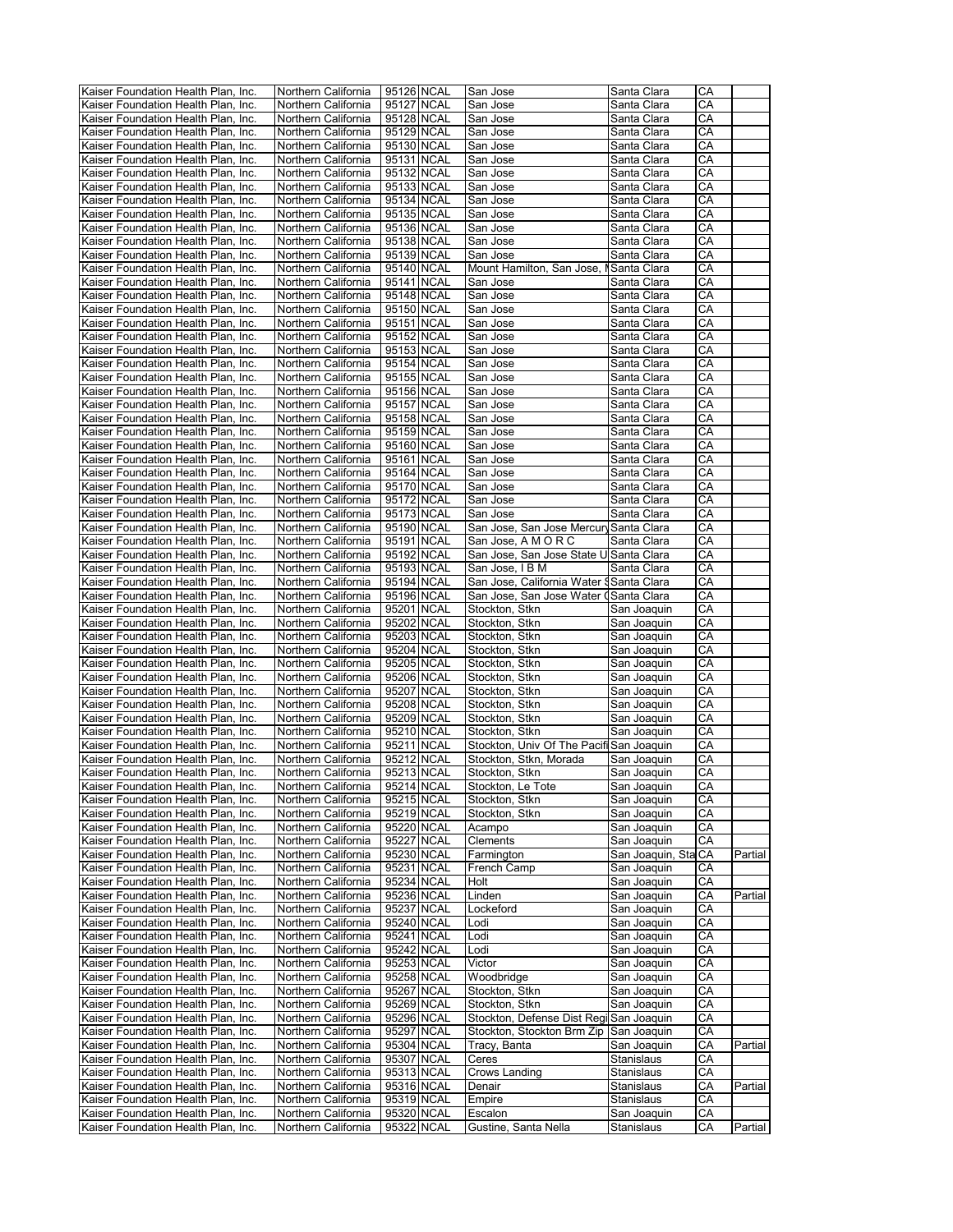| Kaiser Foundation Health Plan, Inc.                                        | Northern California                        | 95323 NCAL               | Hickman                                 | Stanislaus        | CA       |         |
|----------------------------------------------------------------------------|--------------------------------------------|--------------------------|-----------------------------------------|-------------------|----------|---------|
| Kaiser Foundation Health Plan, Inc.                                        | Northern California                        | 95326 NCAL               | Hughson                                 | Stanislaus        | СA       |         |
| Kaiser Foundation Health Plan, Inc.                                        | Northern California                        | 95328 NCAL               | Keyes                                   | Stanislaus        | CA       |         |
|                                                                            |                                            |                          |                                         |                   |          |         |
| Kaiser Foundation Health Plan, Inc.                                        | Northern California                        | 95329 NCAL               | La Grange                               | Stanislaus        | CA       | Partial |
| Kaiser Foundation Health Plan, Inc.                                        | Northern California                        | 95330 NCAL               | Lathrop                                 | San Joaquin       | CA       |         |
| Kaiser Foundation Health Plan, Inc.                                        | Northern California                        | 95336 NCAL               | Manteca                                 | San Joaquin       | СA       |         |
| Kaiser Foundation Health Plan, Inc.                                        | Northern California                        | 95337 NCAL               | Manteca                                 | San Joaquin       | СA       |         |
| Kaiser Foundation Health Plan, Inc.                                        | Northern California                        | 95350 NCAL               | Modesto                                 | Stanislaus        | СA       |         |
| Kaiser Foundation Health Plan, Inc.                                        | Northern California                        | 95351 NCAL               | Modesto                                 | Stanislaus        | CA       |         |
| Kaiser Foundation Health Plan, Inc.                                        | Northern California                        | 95352 NCAL               | Modesto                                 | Stanislaus        | СA       |         |
|                                                                            |                                            |                          |                                         |                   |          |         |
| Kaiser Foundation Health Plan, Inc.                                        | Northern California                        | 95353 NCAL               | Modesto                                 | Stanislaus        | CA       |         |
| Kaiser Foundation Health Plan, Inc.                                        | Northern California                        | 95354 NCAL               | Modesto                                 | Stanislaus        | CА       |         |
| Kaiser Foundation Health Plan, Inc.                                        | Northern California                        | 95355 NCAL               | Modesto                                 | Stanislaus        | СA       |         |
| Kaiser Foundation Health Plan, Inc.                                        | Northern California                        | 95356 NCAL               | Modesto                                 | Stanislaus        | СA       |         |
| Kaiser Foundation Health Plan, Inc.                                        | Northern California                        | 95357 NCAL               | Modesto                                 | Stanislaus        | СA       |         |
| Kaiser Foundation Health Plan, Inc.                                        | Northern California                        | 95358 NCAL               | Modesto                                 | Stanislaus        | CA       |         |
| Kaiser Foundation Health Plan, Inc.                                        | Northern California                        | 95360 NCAL               | Newman                                  | Stanislaus        | CA       | Partial |
|                                                                            |                                            |                          |                                         |                   |          |         |
| Kaiser Foundation Health Plan, Inc.                                        | Northern California                        | 95361 NCAL               | Oakdale, Knights Ferry, Vall Stanislaus |                   | СA       | Partial |
| Kaiser Foundation Health Plan, Inc.                                        | Northern California                        | 95363 NCAL               | Patterson, Grayson, Diablo (Stanislaus  |                   | CА       |         |
| Kaiser Foundation Health Plan, Inc.                                        | Northern California                        | 95366 NCAL               | Ripon                                   | San Joaquin       | СA       |         |
| Kaiser Foundation Health Plan, Inc.                                        | Northern California                        | 95367 NCAL               | Riverbank                               | Stanislaus        | CА       |         |
| Kaiser Foundation Health Plan, Inc.                                        | Northern California                        | 95368 NCAL               | Salida                                  | Stanislaus        | CA       |         |
| Kaiser Foundation Health Plan, Inc.                                        | Northern California                        | 95376 NCAL               | Tracy                                   | San Joaquin       | CA       |         |
| Kaiser Foundation Health Plan, Inc.                                        | Northern California                        | 95377 NCAL               | Tracy                                   | San Joaquin       | CA       | Partial |
|                                                                            |                                            |                          |                                         |                   |          |         |
| Kaiser Foundation Health Plan, Inc.                                        | Northern California                        | 95378 NCAL               | Tracy                                   | San Joaquin       | СA       |         |
| Kaiser Foundation Health Plan, Inc.                                        | Northern California                        | 95380 NCAL               | Turlock                                 | Stanislaus        | CA       | Partial |
| Kaiser Foundation Health Plan, Inc.                                        | Northern California                        | 95381 NCAL               | Turlock                                 | Stanislaus        | СA       |         |
| Kaiser Foundation Health Plan, Inc.                                        | Northern California                        | 95382 NCAL               | Turlock                                 | Stanislaus        | CA       |         |
| Kaiser Foundation Health Plan. Inc.                                        | Northern California                        | 95385 NCAL               | Vernalis                                | San Joaquin       | CA       | Partial |
| Kaiser Foundation Health Plan, Inc.                                        | Northern California                        | 95386 NCAL               | Waterford                               | Stanislaus        | CA       |         |
| Kaiser Foundation Health Plan, Inc.                                        | Northern California                        | 95387 NCAL               | Westley                                 | Stanislaus        | CA       |         |
|                                                                            |                                            |                          |                                         |                   |          |         |
| Kaiser Foundation Health Plan. Inc.                                        | Northern California                        | 95391 NCAL               | Tracy, Mountain House, Mtn San Joaquin  |                   | СA       | Partial |
| Kaiser Foundation Health Plan, Inc.                                        | Northern California                        | 95397 NCAL               | Modesto, Modesto Brm Zip                | Stanislaus        | СA       |         |
| Kaiser Foundation Health Plan, Inc.                                        | Northern California                        | 95401 NCAL               | Santa Rosa                              | Sonoma            | CА       |         |
| Kaiser Foundation Health Plan, Inc.                                        | Northern California                        | 95402 NCAL               | Santa Rosa                              | Sonoma            | CA       |         |
| Kaiser Foundation Health Plan, Inc.                                        | Northern California                        | 95403 NCAL               | Santa Rosa, Larkfield                   | Sonoma            | СA       |         |
| Kaiser Foundation Health Plan, Inc.                                        | Northern California                        | 95404 NCAL               | Santa Rosa                              | Sonoma            | СA       |         |
|                                                                            |                                            |                          |                                         |                   |          |         |
| Kaiser Foundation Health Plan, Inc.                                        | Northern California                        | 95405 NCAL               | Santa Rosa                              | Sonoma            | CА       |         |
| Kaiser Foundation Health Plan, Inc.                                        | Northern California                        | 95406 NCAL               | Santa Rosa                              | Sonoma            | CA       |         |
| Kaiser Foundation Health Plan, Inc.                                        | Northern California                        | 95407 NCAL               | Santa Rosa, Roseland                    | Sonoma            | СA       |         |
| Kaiser Foundation Health Plan, Inc.                                        | Northern California                        | 95409 NCAL               | Santa Rosa, Kenwood                     | Sonoma            | CA       |         |
| Kaiser Foundation Health Plan, Inc.                                        | Northern California                        | 95416 NCAL               | Boyes Hot Springs, Boyes H Sonoma       |                   | CA       |         |
| Kaiser Foundation Health Plan, Inc.                                        | Northern California                        | 95419 NCAL               | Camp Meeker                             | Sonoma            | CA       |         |
| Kaiser Foundation Health Plan, Inc.                                        | Northern California                        | 95421 NCAL               | Cazadero                                | Sonoma            | СA       |         |
| Kaiser Foundation Health Plan, Inc.                                        | Northern California                        | 95425 NCAL               | Cloverdale, Asti, The Geyse Sonoma      |                   | CА       | Partial |
|                                                                            |                                            |                          |                                         |                   |          |         |
| Kaiser Foundation Health Plan, Inc.                                        | Northern California                        | 95430 NCAL               | Duncans Mills                           | Sonoma            | СA       |         |
| Kaiser Foundation Health Plan, Inc.                                        | Northern California                        | 95431 NCAL               | Eldridge                                | Sonoma            | CА       |         |
| Kaiser Foundation Health Plan, Inc.                                        | Northern California                        | 95433 NCAL               | El Verano                               | Sonoma            | CA       |         |
| Kaiser Foundation Health Plan, Inc.                                        | Northern California                        | 95436 NCAL               | Forestville                             | Sonoma            | CA       |         |
| Kaiser Foundation Health Plan, Inc.                                        | Northern California                        | 95439 NCAL               | Fulton                                  | Sonoma            | CA       |         |
| Kaiser Foundation Health Plan, Inc.                                        | Northern California                        | 95441 NCAL               | Geyserville                             | Sonoma            | CA       |         |
| Kaiser Foundation Health Plan, Inc.                                        | Northern California                        | 95442 NCAL               | Glen Ellen                              | Sonoma            | CА       |         |
| Kaiser Foundation Health Plan, Inc.                                        | Northern California                        | 95444 NCAL               | Graton                                  | Sonoma            | CA       |         |
|                                                                            |                                            |                          |                                         |                   |          |         |
| Kaiser Foundation Health Plan, Inc.                                        | Northern California                        | 95446 NCAL               | Guerneville, Guernewood                 | Sonoma            | CA       |         |
| Kaiser Foundation Health Plan, Inc.                                        | Northern California                        | 95448 NCAL               | Healdsburg                              | Sonoma            | CA       |         |
| Kaiser Foundation Health Plan, Inc.                                        | Northern California                        | 95450 NCAL               | Jenner, Fort Ross                       | Sonoma            | СA       |         |
| Kaiser Foundation Health Plan, Inc.                                        | Northern California                        | 95452 NCAL               | Kenwood                                 | Sonoma            | СA       |         |
| Kaiser Foundation Health Plan, Inc.                                        |                                            |                          |                                         |                   | CА       |         |
| Kaiser Foundation Health Plan, Inc.                                        | Northern California                        | 95462 NCAL               | Monte Rio, Russian River M Sonoma       |                   |          |         |
|                                                                            |                                            |                          |                                         |                   | CА       |         |
|                                                                            | Northern California                        | 95465 NCAL               | Occidental                              | Sonoma            |          |         |
| Kaiser Foundation Health Plan, Inc.                                        | Northern California                        | 95471 NCAL               | Rio Nido                                | Sonoma            | CА       |         |
| Kaiser Foundation Health Plan, Inc.                                        | Northern California                        | 95472 NCAL               | Sebastopol, Freestone                   | Sonoma            | CA       |         |
| Kaiser Foundation Health Plan, Inc.                                        | Northern California                        | 95473 NCAL               | Sebastopol                              | Sonoma            | СA       |         |
| Kaiser Foundation Health Plan, Inc.                                        | Northern California                        | 95476 NCAL               | Sonoma, Agua Caliente, Scl Sonoma       |                   | CА       | Partial |
| Kaiser Foundation Health Plan, Inc.                                        | Northern California                        | 95486 NCAL               | Villa Grande                            | Sonoma            | СA       |         |
| Kaiser Foundation Health Plan, Inc.                                        | Northern California                        | 95487 NCAL               | Vineburg                                | Sonoma            | СA       |         |
| Kaiser Foundation Health Plan, Inc.                                        | Northern California                        | 95492 NCAL               | Windsor                                 | Sonoma            | CA       |         |
|                                                                            |                                            |                          |                                         |                   |          |         |
| Kaiser Foundation Health Plan, Inc.                                        | Northern California                        | 95602 NCAL               | Auburn                                  | Placer            | CA       | Partial |
| Kaiser Foundation Health Plan, Inc.                                        | Northern California                        | 95603 NCAL               | Auburn, Christian Valley, Cli Placer    |                   | CА       |         |
| Kaiser Foundation Health Plan, Inc.                                        | Northern California                        | 95604 NCAL               | Auburn, Bowman                          | Placer            | CА       |         |
| Kaiser Foundation Health Plan, Inc.                                        | Northern California                        | 95605 NCAL               | West Sacramento, River Ba Yolo          |                   | СA       |         |
| Kaiser Foundation Health Plan, Inc.                                        | Northern California                        | 95607 NCAL               | Capay, Esparto                          | Yolo              | CА       |         |
| Kaiser Foundation Health Plan, Inc.                                        | Northern California                        | 95608 NCAL               | Carmichael                              | Sacramento        | СA       |         |
| Kaiser Foundation Health Plan, Inc.                                        | Northern California                        | 95609 NCAL               | Carmichael                              | Sacramento        | СA       |         |
|                                                                            |                                            |                          |                                         |                   |          |         |
| Kaiser Foundation Health Plan, Inc.                                        | Northern California                        | 95610 NCAL               | Citrus Heights, Citrus Hts              | Sacramento        | СA       | Partial |
| Kaiser Foundation Health Plan, Inc.                                        | Northern California                        | 95611 NCAL               | Citrus Heights, Citrus Hts              | Sacramento        | CА       |         |
| Kaiser Foundation Health Plan, Inc.<br>Kaiser Foundation Health Plan, Inc. | Northern California<br>Northern California | 95612 NCAL<br>95613 NCAL | Clarksburg<br>Coloma                    | Yolo<br>El Dorado | СA<br>CА |         |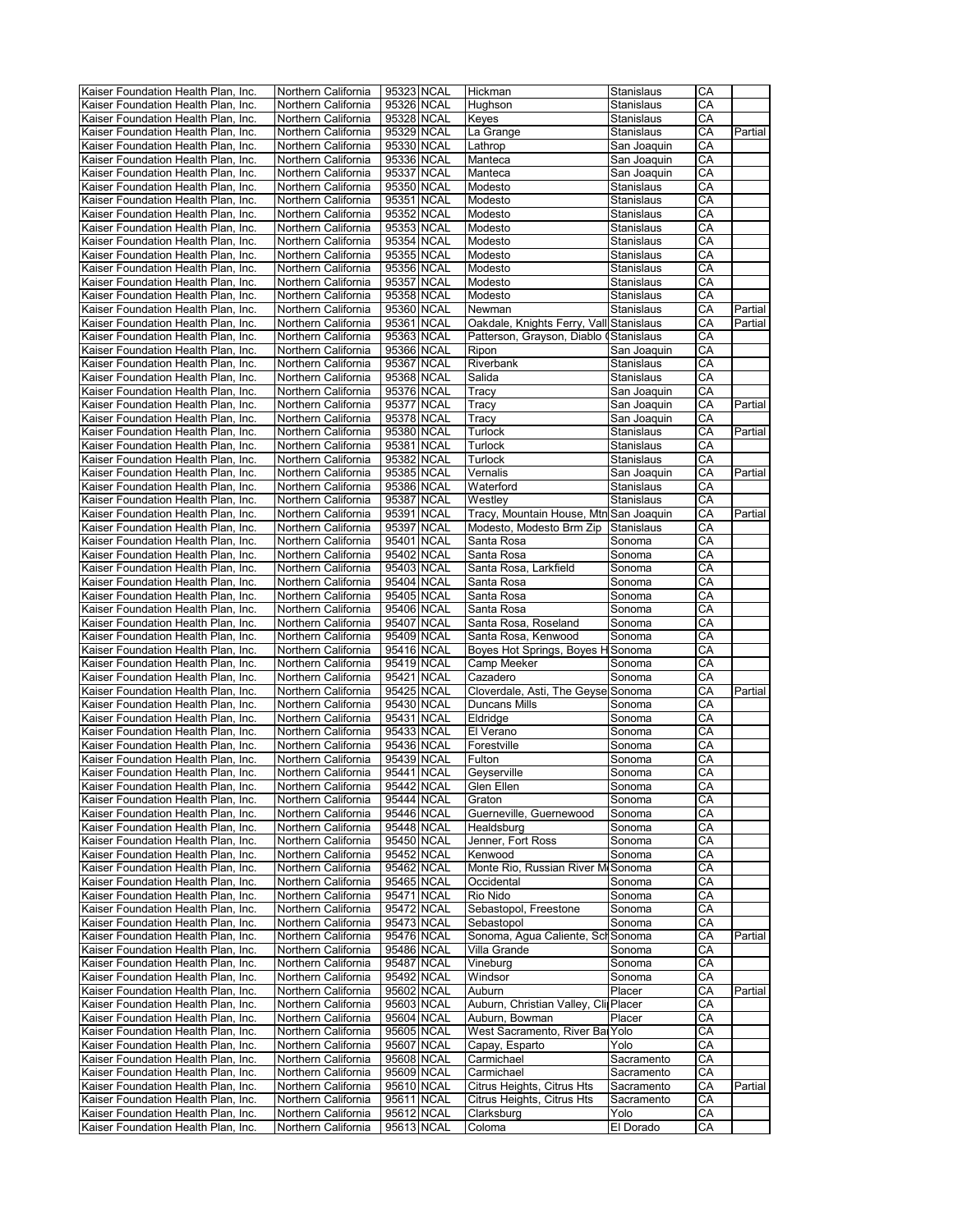|                                     |                     | 95614 NCAL |            | Cool, Auburn Lake Trails                 |             |    |         |
|-------------------------------------|---------------------|------------|------------|------------------------------------------|-------------|----|---------|
| Kaiser Foundation Health Plan, Inc. | Northern California |            |            |                                          | El Dorado   | CА |         |
| Kaiser Foundation Health Plan, Inc. | Northern California |            | 95615 NCAL | Courtland, Paintersville, Ran Sacramento |             | CА | Partial |
| Kaiser Foundation Health Plan, Inc. | Northern California |            | 95616 NCAL | Davis                                    | Yolo        | CА | Partial |
|                                     |                     |            |            |                                          |             |    |         |
| Kaiser Foundation Health Plan, Inc. | Northern California |            | 95617 NCAL | Davis                                    | Yolo        | СA |         |
| Kaiser Foundation Health Plan, Inc. | Northern California |            | 95618 NCAL | Davis, El Macero                         | Yolo        | CA | Partial |
|                                     |                     | 95619 NCAL |            |                                          | El Dorado   | CA |         |
| Kaiser Foundation Health Plan, Inc. | Northern California |            |            | Diamond Springs, Diamond                 |             |    |         |
| Kaiser Foundation Health Plan, Inc. | Northern California | 95620 NCAL |            | Dixon, Liberty Farms                     | Solano      | CA |         |
| Kaiser Foundation Health Plan, Inc. | Northern California |            | 95621 NCAL | Citrus Heights, Citrus Hts               | Sacramento  | СA |         |
|                                     |                     |            |            |                                          |             |    |         |
| Kaiser Foundation Health Plan, Inc. | Northern California |            | 95623 NCAL | El Dorado, Nashville                     | El Dorado   | CA |         |
| Kaiser Foundation Health Plan, Inc. | Northern California |            | 95624 NCAL | <b>Elk Grove</b>                         | Sacramento  | CA |         |
|                                     |                     |            |            |                                          |             |    |         |
| Kaiser Foundation Health Plan, Inc. | Northern California | 95625 NCAL |            | Elmira                                   | Solano      | CA |         |
| Kaiser Foundation Health Plan, Inc. | Northern California | 95626 NCAL |            | Elverta                                  | Sacramento  | CА | Partial |
| Kaiser Foundation Health Plan, Inc. | Northern California |            | 95628 NCAL | Fair Oaks                                | Sacramento  | CA |         |
|                                     |                     |            |            |                                          |             |    |         |
| Kaiser Foundation Health Plan, Inc. | Northern California | 95630 NCAL |            | Folsom, Lake Natoma, Morn Sacramento     |             | CА |         |
| Kaiser Foundation Health Plan, Inc. | Northern California |            | 95632 NCAL | Galt                                     | Sacramento  | CA | Partial |
|                                     |                     |            |            |                                          |             |    |         |
| Kaiser Foundation Health Plan, Inc. | Northern California |            | 95633 NCAL | Garden Valley                            | El Dorado   | СA |         |
| Kaiser Foundation Health Plan, Inc. | Northern California |            | 95634 NCAL | Georgetown, Buffalo Hill, Vir El Dorado  |             | CA |         |
|                                     |                     |            |            |                                          |             | CA |         |
| Kaiser Foundation Health Plan, Inc. | Northern California | 95635 NCAL |            | Greenwood                                | El Dorado   |    |         |
| Kaiser Foundation Health Plan, Inc. | Northern California | 95638 NCAL |            | Herald, Clay                             | Sacramento  | CA |         |
| Kaiser Foundation Health Plan, Inc. | Northern California |            | 95639 NCAL | Hood                                     | Sacramento  | СA |         |
|                                     |                     |            |            |                                          |             |    |         |
| Kaiser Foundation Health Plan, Inc. | Northern California |            | 95640 NCAL | Ione, Camanche Lake, Carb Amador         |             | CA |         |
| Kaiser Foundation Health Plan, Inc. | Northern California |            | 95641 NCAL | Isleton, Andrus Island, Bould Sacramento |             | CA |         |
|                                     |                     |            |            |                                          |             |    |         |
| Kaiser Foundation Health Plan, Inc. | Northern California |            | 95645 NCAL | Knights Landing, Knights Ln Yolo         |             | СA | Partial |
| Kaiser Foundation Health Plan, Inc. | Northern California | 95648 NCAL |            | Lincoln                                  | Placer      | CA |         |
|                                     |                     |            |            |                                          |             |    |         |
| Kaiser Foundation Health Plan, Inc. | Northern California | 95650 NCAL |            | Loomis                                   | Placer      | CА |         |
| Kaiser Foundation Health Plan, Inc. | Northern California |            | 95651 NCAL | Lotus                                    | El Dorado   | CA |         |
| Kaiser Foundation Health Plan, Inc. | Northern California | 95652 NCAL |            | Mcclellan                                |             | CА |         |
|                                     |                     |            |            |                                          | Sacramento  |    |         |
| Kaiser Foundation Health Plan, Inc. | Northern California |            | 95655 NCAL | Mather, Rancho Cordova, R Sacramento     |             | СA |         |
| Kaiser Foundation Health Plan, Inc. | Northern California |            | 95658 NCAL | Newcastle                                | Placer      | СA |         |
|                                     |                     |            |            |                                          |             |    |         |
| Kaiser Foundation Health Plan, Inc. | Northern California |            | 95659 NCAL | Nicolaus, Trowbridge, Veron Sutter       |             | CA |         |
| Kaiser Foundation Health Plan, Inc. | Northern California | 95660 NCAL |            | North Highlands, N Highland Sacramento   |             | CA |         |
|                                     |                     |            |            |                                          |             |    |         |
| Kaiser Foundation Health Plan, Inc. | Northern California |            | 95661 NCAL | Roseville, Granite Bay                   | Placer      | CA |         |
| Kaiser Foundation Health Plan, Inc. | Northern California |            | 95662 NCAL | Orangevale, Ovale                        | Sacramento  | СA |         |
| Kaiser Foundation Health Plan, Inc. | Northern California |            | 95663 NCAL | Penryn                                   | Placer      | CA |         |
|                                     |                     |            |            |                                          |             |    |         |
| Kaiser Foundation Health Plan, Inc. | Northern California |            | 95664 NCAL | Pilot Hill                               | El Dorado   | CA |         |
| Kaiser Foundation Health Plan, Inc. | Northern California |            | 95667 NCAL | Placerville, Bucks Bar, Ceda El Dorado   |             | СA |         |
|                                     |                     |            |            |                                          |             |    |         |
| Kaiser Foundation Health Plan, Inc. | Northern California |            | 95668 NCAL | Pleasant Grove, Pleasant G Sutter        |             | CA | Partial |
| Kaiser Foundation Health Plan, Inc. | Northern California | 95669 NCAL |            | Plymouth                                 | Amador      | СA |         |
|                                     |                     |            |            |                                          |             |    |         |
| Kaiser Foundation Health Plan, Inc. | Northern California |            | 95670 NCAL | Rancho Cordova, Nimbus, F Sacramento     |             | СA |         |
| Kaiser Foundation Health Plan, Inc. | Northern California |            | 95671 NCAL | Represa, Folsom Prison                   | Sacramento  | CА |         |
|                                     |                     |            | 95672 NCAL |                                          |             | СA |         |
| Kaiser Foundation Health Plan, Inc. | Northern California |            |            | Rescue                                   | El Dorado   |    |         |
| Kaiser Foundation Health Plan, Inc. | Northern California | 95673 NCAL |            | Rio Linda                                | Sacramento  | CA |         |
| Kaiser Foundation Health Plan, Inc. | Northern California | 95674 NCAL |            | Rio Oso                                  | Sutter      | CA |         |
|                                     |                     |            |            |                                          |             |    |         |
| Kaiser Foundation Health Plan, Inc. | Northern California | 95676 NCAL |            | Robbins                                  | Sutter      | CA |         |
| Kaiser Foundation Health Plan, Inc. | Northern California |            | 95677 NCAL | Rocklin, Sunset Whitney Ra Placer        |             | СA |         |
|                                     |                     |            |            |                                          |             |    |         |
| Kaiser Foundation Health Plan, Inc. | Northern California |            | 95678 NCAL | Roseville                                | Placer      | CA | Partial |
| Kaiser Foundation Health Plan, Inc. | Northern California |            | 95680 NCAL | Ryde                                     | Sacramento  | СA |         |
|                                     |                     |            |            |                                          | Placer      | СA |         |
| Kaiser Foundation Health Plan, Inc. | Northern California |            | 95681 NCAL | Sheridan                                 |             |    |         |
| Kaiser Foundation Health Plan, Inc. | Northern California |            | 95682 NCAL | Shingle Springs, Latrobe, Sh El Dorado   |             | СA |         |
| Kaiser Foundation Health Plan, Inc. | Northern California |            | 95683 NCAL | Sloughhouse, Rancho Murie Sacramento     |             | CA |         |
|                                     |                     |            |            |                                          |             |    |         |
| Kaiser Foundation Health Plan, Inc. | Northern California |            | 95686 NCAL | Thornton                                 | San Joaquin | СA |         |
| Kaiser Foundation Health Plan, Inc. | Northern California |            | 95687 NCAL | Vacaville                                | Solano      | CА |         |
|                                     |                     |            |            |                                          |             |    |         |
| Kaiser Foundation Health Plan, Inc. | Northern California |            | 95688 NCAL | Vacaville, Allendale                     | Solano      | СA |         |
| Kaiser Foundation Health Plan, Inc. | Northern California |            | 95690 NCAL | Walnut Grove, Eagle Tree, 0              | Sacramento  | СA | Partial |
| Kaiser Foundation Health Plan, Inc. | Northern California |            | 95691 NCAL | West Sacramento, W Sacral Yolo           |             | CA |         |
|                                     |                     |            |            |                                          |             |    |         |
| Kaiser Foundation Health Plan, Inc. | Northern California | 95692 NCAL |            | Wheatland                                | Yuba        | СA | Partial |
| Kaiser Foundation Health Plan, Inc. | Northern California | 95693 NCAL |            | Wilton                                   | Sacramento  | СA |         |
| Kaiser Foundation Health Plan, Inc. | Northern California |            |            | Winters                                  | Yolo        | СA | Partial |
|                                     |                     |            | 95694 NCAL |                                          |             |    |         |
| Kaiser Foundation Health Plan, Inc. | Northern California |            | 95695 NCAL | Woodland                                 | Yolo        | CA |         |
| Kaiser Foundation Health Plan, Inc. | Northern California |            | 95696 NCAL | Vacaville                                | Solano      | CА |         |
|                                     |                     |            |            |                                          |             |    |         |
| Kaiser Foundation Health Plan, Inc. | Northern California |            | 95697 NCAL | Yolo                                     | Yolo        | CА |         |
| Kaiser Foundation Health Plan, Inc. | Northern California | 95698 NCAL |            | Zamora                                   | Yolo        | CА |         |
|                                     |                     |            |            |                                          |             |    |         |
| Kaiser Foundation Health Plan, Inc. | Northern California |            | 95703 NCAL | Applegate, Heather Glen                  | Placer      | СA |         |
| Kaiser Foundation Health Plan, Inc. | Northern California | 95722 NCAL |            | Meadow Vista                             | Placer      | СA |         |
| Kaiser Foundation Health Plan, Inc. | Northern California | 95736 NCAL |            | Weimar                                   | Placer      | CA |         |
|                                     |                     |            |            |                                          |             |    |         |
| Kaiser Foundation Health Plan, Inc. | Northern California |            | 95741 NCAL | Rancho Cordova, Rncho Co Sacramento      |             | CА |         |
| Kaiser Foundation Health Plan, Inc. | Northern California |            | 95742 NCAL | Rancho Cordova, Rncho Co Sacramento      |             | CА |         |
|                                     |                     |            |            |                                          |             |    |         |
| Kaiser Foundation Health Plan, Inc. | Northern California | 95746 NCAL |            | Granite Bay, Roseville                   | Placer      | СA |         |
| Kaiser Foundation Health Plan, Inc. | Northern California | 95747 NCAL |            | Roseville                                | Placer      | СA |         |
|                                     |                     |            |            |                                          |             |    |         |
| Kaiser Foundation Health Plan, Inc. | Northern California | 95757 NCAL |            | <b>Elk Grove</b>                         | Sacramento  | СA |         |
| Kaiser Foundation Health Plan, Inc. | Northern California |            | 95758 NCAL | <b>Elk Grove</b>                         | Sacramento  | CА |         |
| Kaiser Foundation Health Plan, Inc. | Northern California |            | 95759 NCAL | Elk Grove                                | Sacramento  | CA |         |
|                                     |                     |            |            |                                          |             |    |         |
| Kaiser Foundation Health Plan, Inc. | Northern California |            | 95762 NCAL | El Dorado Hills, Folsom, El II El Dorado |             | CА |         |
| Kaiser Foundation Health Plan, Inc. | Northern California | 95763 NCAL |            | Folsom                                   | Sacramento  | CА |         |
|                                     |                     |            |            |                                          |             |    |         |
| Kaiser Foundation Health Plan, Inc. | Northern California | 95765 NCAL |            | Rocklin                                  | Placer      | СA |         |
| Kaiser Foundation Health Plan, Inc. | Northern California |            | 95776 NCAL | Woodland                                 | Yolo        | СA |         |
|                                     |                     |            |            |                                          |             |    |         |
| Kaiser Foundation Health Plan, Inc. | Northern California | 95798 NCAL |            | West Sacramento, W Sacra Yolo            |             | CА |         |